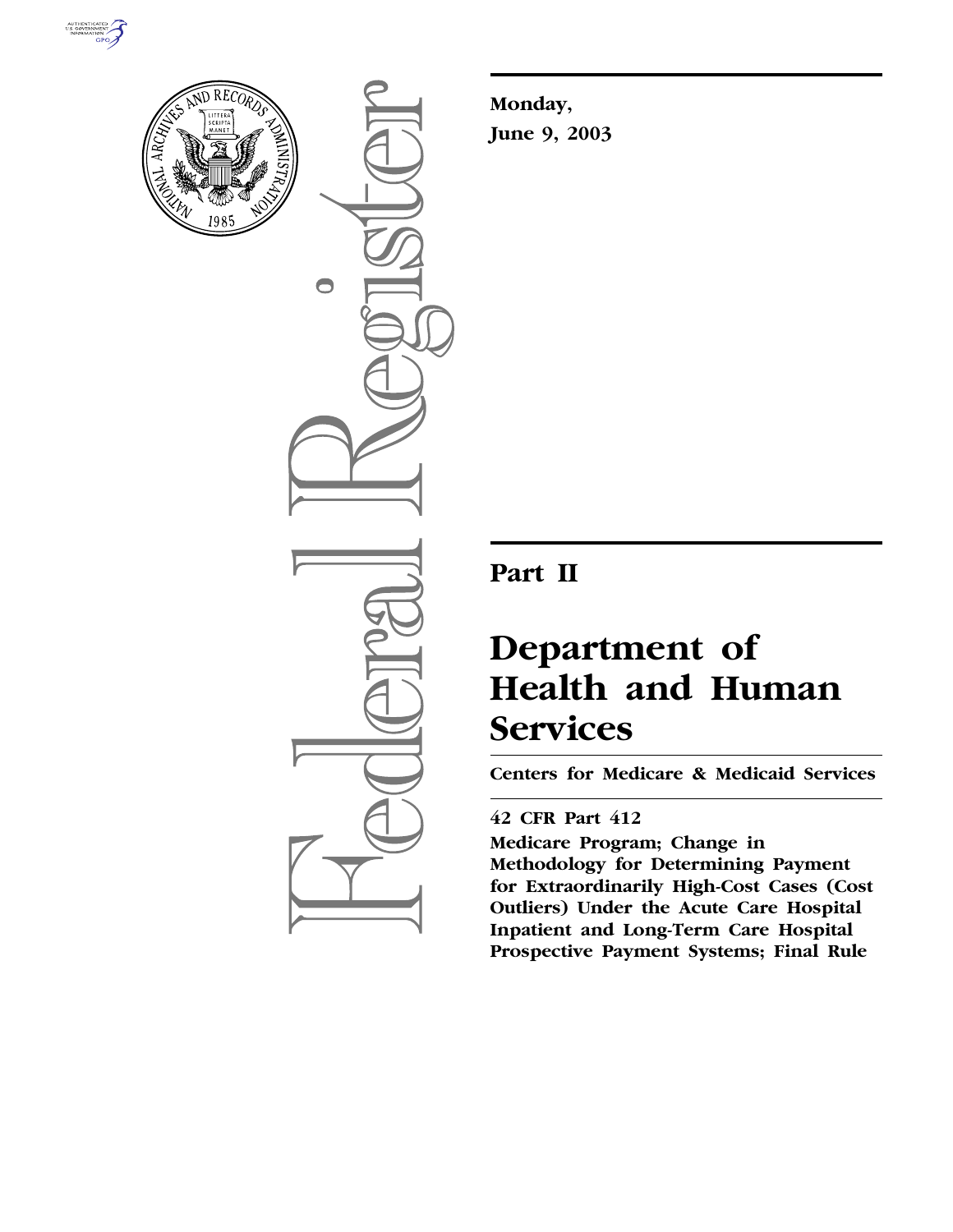#### **DEPARTMENT OF HEALTH AND HUMAN SERVICES**

#### **Centers for Medicare & Medicaid Services**

#### **42 CFR Part 412**

**[CMS–1243–F]** 

#### **RIN 0938–AM41**

#### **Medicare Program; Change in Methodology for Determining Payment for Extraordinarily High-Cost Cases (Cost Outliers) Under the Acute Care Hospital Inpatient and Long-Term Care Hospital Prospective Payment Systems**

**AGENCY:** Centers for Medicare & Medicaid Services (CMS), HHS. **ACTION:** Final rule.

**SUMMARY:** In this final rule, we are revising the methodology for determining payments for extraordinarily high-cost cases (cost outliers) made to Medicare-participating hospitals under the acute care hospital inpatient prospective payment system (IPPS).

Under the existing outlier methodology, the cost-to-charge ratios from hospitals' latest settled cost reports are used in determining a fixed-loss amount cost outlier threshold. We have become aware that, in some cases, hospitals' recent rate-of-charge increases greatly exceed their rate-of-cost increases. Because there is a time lag between the cost-to-charge ratios from the latest settled cost report and current charges, this disparity in the rate-ofincreases for charges and costs results in cost-to-charge ratios that are too high, which in turn results in an overestimation of hospitals' current costs per case. Therefore, we are revising our outlier payment methodology to ensure that outlier payments are made only for truly expensive cases.

We also are revising the methodology used to determine payment for high-cost outlier and short-stay outlier cases that are made to Medicare-participating long-term care hospitals (LTCHs) under the long-term care hospital prospective payment system (LTCH PPS). The policies for determining outlier payment under the LTCH PPS are modeled after the outlier payment policies under the IPPS.

**EFFECTIVE DATE:** The provisions of this final rule are effective on August 8, 2003.

**FOR FURTHER INFORMATION CONTACT:** Stephen Phillips, (410) 786–4548 (IPPS Outlier Policy) Miechal Lefkowitz, (410) 786–5316 (LTCH PPS Outlier Policy) **SUPPLEMENTARY INFORMATION:**

#### **Availability of Copies and Electronic Access**

*Copies:* To order copies of the **Federal Register** containing this document, send your request to: New Orders, Superintendent of Documents, P.O. Box 371954, Pittsburgh, PA 15250–7954. Specify the date of the issue requested and enclose a check or money order payable to the Superintendent of Documents, or enclose your Visa or Master Card number and expiration date. Credit card orders can also be placed by calling the order desk at (202) 512–1800 (or toll-free at 1–888–293– 6498) or by faxing to (202) 512–2250. The cost for each copy is \$10. As an alternative, you can view and photocopy the **Federal Register** document at most libraries designated as Federal Depository Libraries and at many other public and academic libraries throughout the country that receive the **Federal Register**.

This **Federal Register** document is also available from the **Federal Register** online database through *GPO Access,* a service of the U.S. Government Printing Office. The Web site address is: *http:// www.access.gpo.gov/nara/index.html.*

#### **I. Background**

*A. Description of the Acute Care Hospital Inpatient Prospective Payment System (IPPS)* 

Section 1886(d) of the Social Security Act (the Act) sets forth a system of payment for the operating costs of acute care hospital inpatient stays under Medicare Part A (Hospital Insurance) based on prospectively set rates. This payment system is referred to as the acute care hospital inpatient prospective payment system (IPPS). Under the IPPS, each case is categorized into a diagnosis-related group (DRG). Each DRG has a payment weight assigned to it, based on the average resources used to treat Medicare patients in that DRG.

The IPPS base payment rate (also referred to as the average standardized amount) is divided into a labor-related share and a nonlabor-related share. The labor-related share is adjusted by the wage index applicable to the area where the hospital is located, and if the hospital is located in Alaska or Hawaii, the nonlabor-related share is adjusted by a cost-of-living adjustment factor. This base payment rate is multiplied by the DRG relative weight.

If a hospital treats a high percentage of low-income patients, it receives a percentage add-on payment applied to the DRG-adjusted base payment rate. This add-on payment, known as the disproportionate share hospital (DSH) adjustment, provides for a percentage increase in Medicare payments to hospitals that qualify under either of two statutory formulas that are designed to identify hospitals that serve a disproportionate share of low-income patients. For qualifying hospitals, the amount of the DSH adjustment may vary based on the outcome of the statutory calculation.

Also, if a hospital is an approved teaching hospital it receives a percentage add-on payment for each case paid under the IPPS. This add-on payment, known as the indirect medical education (IME) adjustment, varies depending on the ratio of residents-tobeds for operating costs and according to the ratio of residents-to-average daily census for capital costs under the IPPS.

Additional payments may be made for cases that involve new technologies that have been approved for special add-on payments. In order to qualify, a new technology must demonstrate that it is a substantial clinical improvement over technologies otherwise available, and that, absent an add-on payment, it would be inadequately paid under the regular DRG payment.

For particular cases that are unusually costly, known as outlier cases (discussed below), the IPPS payment is increased. This additional payment is designed to protect a Medicareparticipating hospital from large financial losses due to unusually expensive cases. Any outlier payment due to the hospital is added to the DRGadjusted base payment rate, plus any DSH, IME, and new technology add-on adjustments.

The regulations governing payments for operating costs under the IPPS are located in 42 CFR Part 412. The specific regulations governing payments for outlier cases are located at 42 CFR 412.80 through 412.86.

Section 1886(g) of the Act requires the Secretary to pay for the capital-related costs of inpatient hospital services ''in accordance with a prospective payment system established by the Secretary.'' The basic methodology for determining capital prospective payments is set forth in our regulations at §§ 412.308 and 412.312. Under the capital prospective payment system, payments are adjusted by the same DRG for the case as they are under the operating IPPS. Similar adjustments are also made for IME and DSH as under the operating IPPS. Hospitals also may receive a capital outlier payment for those cases that qualify.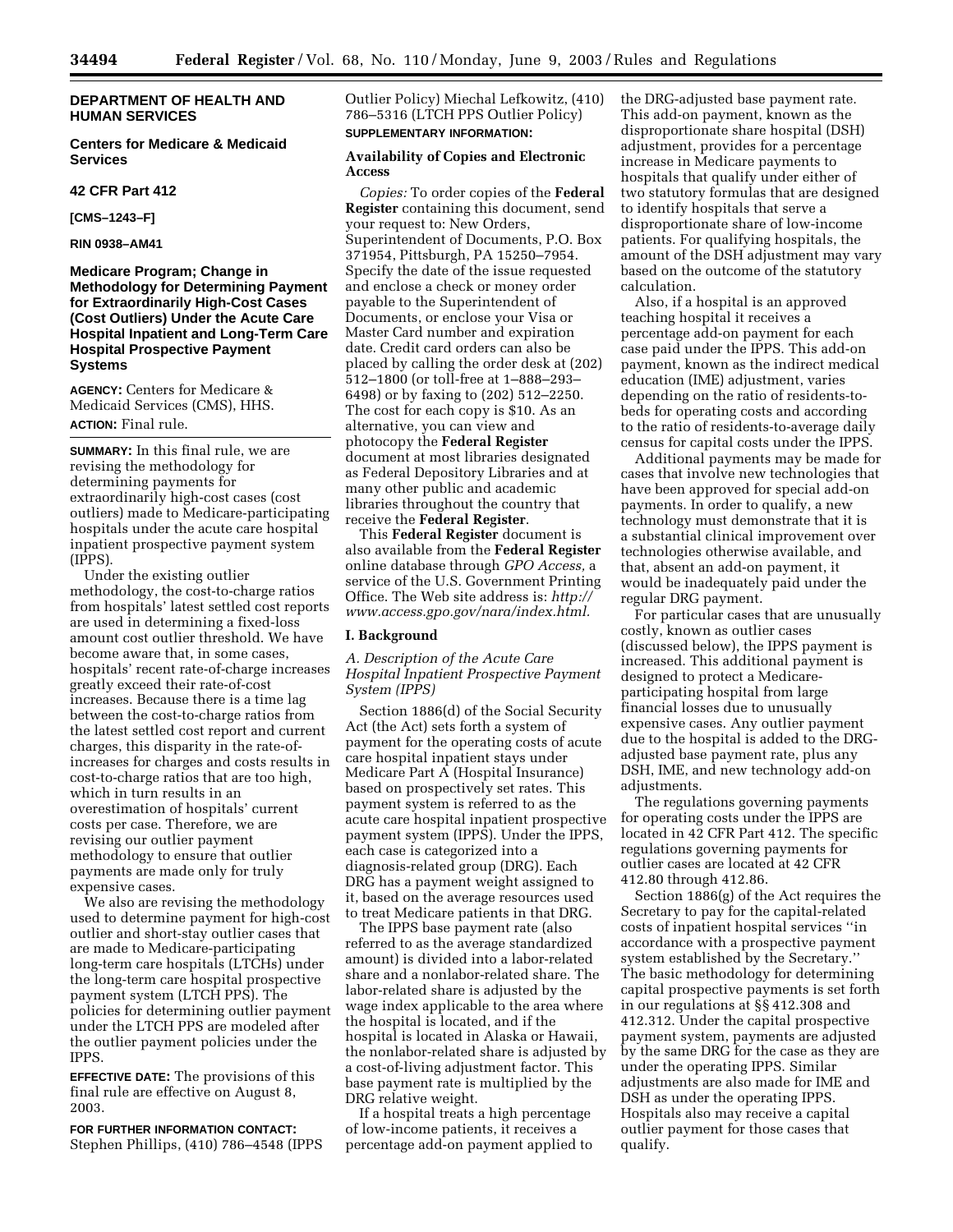#### *B. Payment for Outlier Cases*

#### 1. General

Section  $1886(d)(5)(A)$  of the Act provides for Medicare payments to Medicare-participating hospitals in addition to the basic prospective payments for cases incurring extraordinarily high costs. To qualify for outlier payments, a case must have costs above a fixed-loss cost threshold amount (a dollar amount by which the costs of a case must exceed payments in order to qualify for outliers).

Hospital-specific cost-to-charge ratios are applied to the covered charges for a case to determine whether the costs of the case exceed the fixed-loss outlier threshold. Payments for eligible cases are then made based on a marginal cost factor, which is a percentage of the costs above the threshold. For Federal fiscal year (FY) 2003, the existing fixed-loss outlier threshold is \$33,560.

The actual determination of whether a case qualifies for outlier payments takes into account both operating and capital costs and DRG payments. That is, the combined operating and capital costs of a case must exceed the fixedloss outlier threshold to qualify for an outlier payment. The operating and capital costs are computed separately by multiplying the total covered charges by the operating and capital cost-to-charge ratios. The estimated operating and capital costs are compared with the fixed-loss threshold after dividing that threshold into an operating portion and a capital portion (by first summing the operating and capital ratios and then determining the proportion of that total comprised by the operating and capital ratios and applying these percentages to the fixed-loss threshold). The thresholds are also adjusted by the area wage index (and capital geographic adjustment factor) before being compared to the operating and capital costs of the case. Finally, the outlier payment is based on a marginal cost factor equal to 80 percent of the combined operating and capital costs in excess of the fixed-loss threshold (90 percent for burn DRGs).

The following example simulates the IPPS outlier payment for a case at a generic hospital that receives IME and DSH payments in San Francisco, California (a large urban area). In the example, the patient was discharged after October 1, 2002, and the hospital incurred Medicare-covered charges of \$150,000. The DRG assigned to the case was DRG 286 (Adrenal and Pituitary Procedures), which has a FY 2003 relative weight of 2.0937. There is no new technology add-on payment for the case.

*Step 1:* Determine the Federal operating and capital payment with IME and DSH adjustment based on the following values:

#### OPERATING PORTION

| National Large Urban Stand-<br>ardized Amounts: |            |
|-------------------------------------------------|------------|
| Labor-Related                                   | \$3,022.60 |
| Nonlabor-Related                                | \$1,228.60 |
| San Francisco MSA Wage                          |            |
|                                                 | 1.4142     |
| <b>IME Operating Adjustment</b>                 |            |
|                                                 | 0.0744     |
| <b>DSH Operating Adjustment</b>                 |            |
|                                                 | 0.1413     |
| DRG 286 Relative Weight                         | 2.0937     |
| Labor-Related Portion                           | 0.711      |
| Nonlabor-Related Portion                        | 0.289      |

Federal Payment for Operating Costs = DRG Relative Weight × [(Labor-Related Large Urban Standardized Amount × San Francisco MSA Wage Index) + Nonlabor-Related National Large Urban Standardized Amount $] \times (1)$ + IME + DSH): 2.0937  $\times$  [(\$3,022.60  $\times$  $1.4142$ ) + \$1,228.60]  $\times$  (1 + 0.0744 +  $0.1413$ ) = \$14,007.26

#### CAPITAL PORTION

| Federal Capital Rate                 | \$407.01 |
|--------------------------------------|----------|
| Large Urban Add-On                   | 1.03     |
| San Francisco MSA Geo-               |          |
| graphic Adjustment Factor            | 1.2679   |
| <b>IME Capital Adjustment Factor</b> | 0.0243   |
| DSH Capital Adjustment Fac-          |          |
| t∩r                                  | 0.0631   |
|                                      |          |

Federal Payment for Capital Costs = DRG Relative Weight × Federal Capital Rate  $\times$  Large Urban Add-On  $\times$ Geographic Adjustment Factor  $\times$  (1 + IME + DSH): 2.0937  $\times$  \$407.01  $\times$  1.03  $\times$  $1.2679 \times (1 + 0.0243 + 0.0631) =$ \$1,210.12

*Step 2:* Determine operating and capital costs from billed charges by applying the respective cost-to-charge ratios.

| Billed Charges<br>Operating Cost-to-Charge Ratio<br>Operating Costs = (Billed | \$150,000<br>0.50 |
|-------------------------------------------------------------------------------|-------------------|
| Charges $\times$ Operating Cost-to-                                           |                   |
| Charge Ratio) (\$150,000 $\times$                                             |                   |
| .50)                                                                          | \$75.000          |
| Capital Cost-to-Charge Ratio                                                  | 0.06              |
| Capital Costs = (Billed Charges                                               |                   |
| $\times$ Capital Cost-to-Charge                                               |                   |
| Ratio) (\$150,000 $\times$ .06)                                               |                   |
|                                                                               |                   |

*Step 3:* Determine outlier threshold.

| Fixed Loss Threshold<br>Operating Cost-to-Charge Ratio | \$33,560 |
|--------------------------------------------------------|----------|
| to Total Cost-to-Charge<br>Ratio:                      |          |

| 0.8929 |
|--------|
|        |

Operating Outlier Threshold = {[Fixed Loss Threshold × ((Labor-Related portion × San Francisco MSA Wage Index) + Nonlabor-Related  $\text{portion}$ ]  $\times$  Operating Cost-to-Charge Ratio to Total Cost-to-Charge Ratio} + Federal Payment with IME and DSH:  ${$33,560\times[(0.711\times1.4142)+0.289]\times}$  $0.8929$  + \$14,007.26=\$52,797.78

Capital Cost-to-Charge-Ratio to Total Cost-to-Charge Ratio = [(Capital Cost-to-Charge Ratio)/(Operating Cost-to-Charge Ratio + Capital Cost-to-Charge Ratio)]:  $\{(0.06)/(0.50+.06)\}=0.1071$ 

Capital Outlier Threshold = (Fixed Loss Threshold  $\times$  Geographic Adjustment Factor × Large Urban Add- $On \times Capital CCR$  to Total  $CCR$  + Federal Payment with IME and DSH:  $($33,560\times1.2679\times1.03\times0.1071) +$ \$1,210.12=\$5,904.02

*Step 4:* Determine outlier payment. Marginal Cost Factor = 0.80

Outlier Payment = (Costs—Outlier  $Threshold)$  × Marginal Cost Factor

Operating Outlier Payment =

 $($75,000 - $52,797.78) \times$ 

0.80=\$17,761.78 Capital Outlier Payment =

 $($9,000 - $5,904.02) \times 0.80 = $2,476.78$ 

2. Cost-to-Charge Ratios

Under our existing regulation at § 412.84(h), the operating cost-to-charge ratio and, effective with cost reporting periods beginning on or after October 1, 1991, the capital cost-to-charge ratio used to adjust covered charges are computed annually by the intermediary for each hospital based on the latest available settled cost report for that hospital and charge data for the same time period as that covered by the cost report.

In the September 30, 1988 final rule with comment period published in the **Federal Register** (53 FR 38503), we initiated the use of hospital-specific cost-to-charge ratios to determine hospitals' costs for assessing whether a case qualified for payment as a cost outlier. Prior to that change, we determined the cost of discharges based on a nationwide cost-to-charge ratio of 60 percent. We indicated at the time that the use of hospital-specific cost-tocharge ratios is essential to ensure that outlier payments are made only for cases that have extraordinarily high costs, and not merely high charges.

Currently, cost-to-charge ratios are determined using the most recent settled cost report for each hospital. At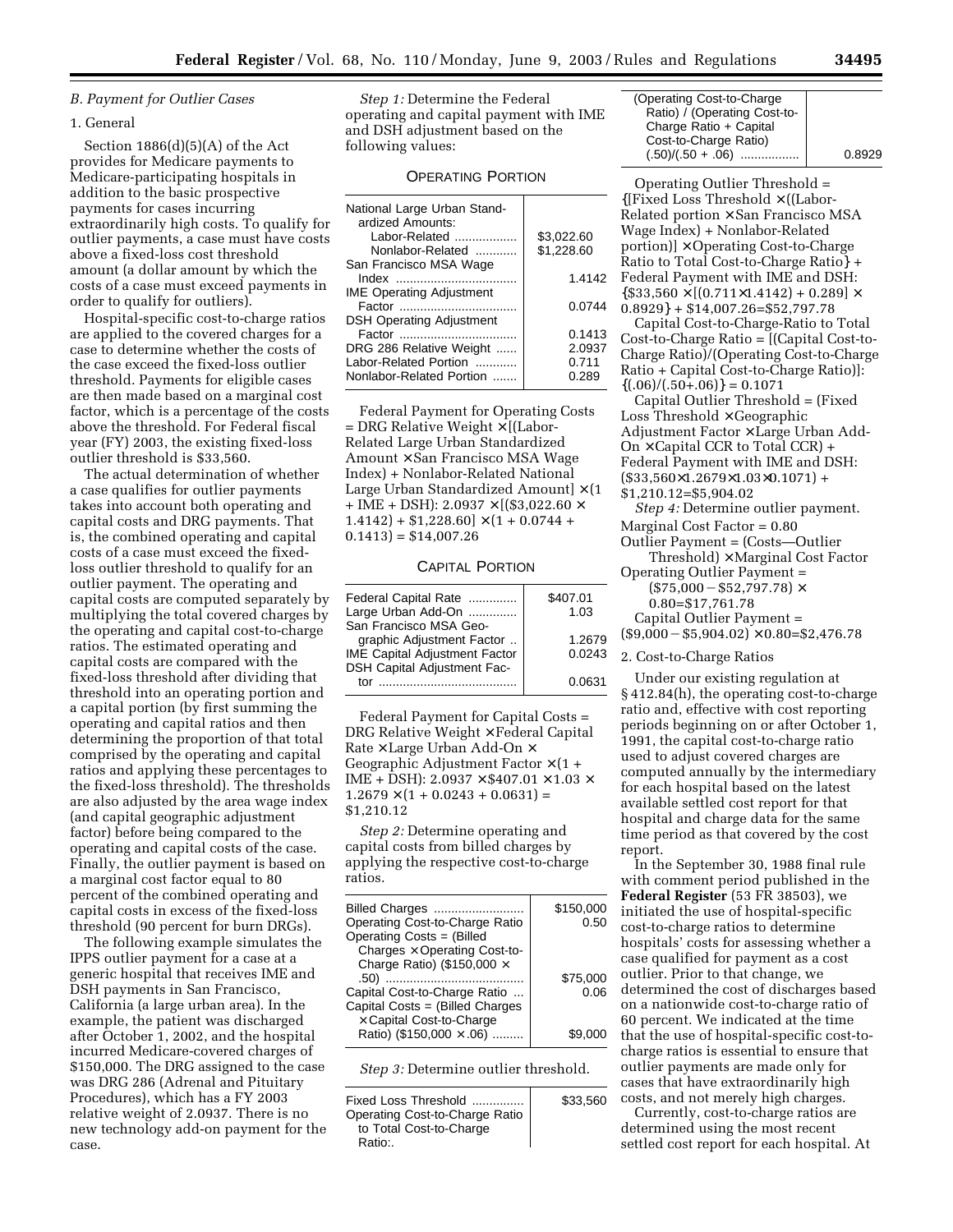the end of the cost reporting period, Medicare charges from all claims are accumulated through the Provider Statistical and Reimbursement Report (PS&R). The PS&R contains data such as the number of discharges and the actual charges from each hospital. The hospital also submits a cost report to its fiscal intermediary, which is used to determine total allowable inpatient Medicare costs. Once all these data are available, the fiscal intermediary then determines the cost-to-charge ratio for the hospital by using charges from the PS&R and costs from the cost report.

The Congress intended that outlier payments would be made only in situations where the cost of care is extraordinarily high in relation to the average cost of treating comparable conditions or illnesses. Under our existing outlier methodology, if hospitals' charges are not sufficiently comparable in magnitude to their costs, the legislative purpose underlying the outlier regulations is thwarted.

Recent analysis indicates that some hospitals have taken advantage of two vulnerabilities in our methodology to

maximize their outlier payments. One vulnerability is the time lag between the current charges on a submitted bill and the cost-to-charge ratio taken from the most recent settled cost report. The second vulnerability, in some cases, is that hospitals may increase their charges so far above costs that their cost-tocharge ratios fall below 3 standard deviations from the geometric mean of cost-to-charge ratios and a higher statewide average cost-to-charge ratio is applied. In a March 5, 2003 IPPS proposed rule (68 FR 10420) and a March 7, 2003 LTCH PPS proposed rule (68 FR 11234) that are discussed in sections II., III., IV., V., and VI., and section VII., respectively, of this final rule, we proposed to implement new regulations to correct these vulnerabilities and to ensure outlier payments are paid only for truly highcost cases.

Because the fixed-loss threshold is determined based on hospitals' historical charge data, hospitals that have been inappropriately maximizing their outlier payments have caused the threshold to increase dramatically for

FY 2003, and even more dramatically for the proposed IPPS FY 2004 outlier threshold of \$50,645 (68 FR 27235, May 19, 2003). As illustrated by the table below, the IPPS cost outlier threshold increased by 80 percent from \$9,700 in FY 1997 to \$17,550 in FY 2001. In addition, the cost outlier threshold increased by 91 percent from \$17,550 in FY 2001 to \$33,560 in FY 2003. The proposed FY 2004 threshold would be a 51-percent increase over the FY 2003 threshold. The table also demonstrates, for FYs 2000 and 2001, the level at which the threshold would have to have been set in order to result in outlier payments equal to 5.1 percent of total DRG payments (absent further behavioral responses by hospitals).1 We are required by section 1886(d)(2)(E) of the Act to apply an offset to the average standardized amounts equal to the projected outlier payments as a percentage of total DRG payments. We have historically projected outlier payments to be 5.1 percent of total DRG payments.

| Fiscal year | Outlier<br>percentage | Payments in<br>excess of tar-<br>get of 5.1<br>percent <sup>1</sup><br>(in billions of<br>dollars) | Outlier<br>threshold | Threshold that<br>would have<br>paid out 5.1<br>percent |
|-------------|-----------------------|----------------------------------------------------------------------------------------------------|----------------------|---------------------------------------------------------|
| 1997        | 5.5                   | \$0.3                                                                                              | \$9,700              |                                                         |
| 1998        | 6.5                   | 0.،                                                                                                | 11,050               |                                                         |
| 1999        | 7.6                   | 6.1                                                                                                | 11.100               |                                                         |
| 2000        | 46                    | . 8                                                                                                | 14.050               | 21,825                                                  |
| 2001        |                       | 9. ا                                                                                               | 17,550               | 26,200                                                  |
| 2002        | 7.9                   | 2.5                                                                                                | 21,025               | (2)                                                     |
| 2003        | 6.                    | (2                                                                                                 | 33.560               |                                                         |

1All payments are estimated and reflect operating payments only (not capital payments). 2 Not available.

#### **II. Issuance of Proposed Rules**

On March 5, 2003, we published in the **Federal Register** (68 FR 10420) a proposed rule that would change the methodology for establishing how extraordinarily high-cost cases (costoutliers) qualify for an outlier payment. On March 7, 2003, as part of the proposed rule published in the **Federal Register** (68 FR 11234) to update the payment rates and policies under the LTCH PPS, we included a proposal to apply a similar change in the methodology for establishing outlier payments for LTCHs. We proposed these changes in the payment methodology for both systems in order to correct situations in which rapid increases in charges by certain hospitals

have resulted in their cost-to-charge ratios being set too high. Use of these cost-to-charge ratios has resulted in excessive outlier payments to these hospitals.

We received approximately 582 timely pieces of correspondence on the provisions of the March 5, 2003 IPPS outlier proposed rule. We received approximately 22 timely pieces of correspondence on the provisions of the March 7, 2003 LTCH PPS proposed rule that related to payment for outlier cases. In this section of this final rule, we discuss comments we received that are not related to the specific changes we proposed, but are instead more general comments related to outlier payment policies. We also discuss in this section the general issue of allowing a transition period for the changes we are implementing.

Comments directly related to specific proposals to revise the IPPS outlier payment policy and our responses to those comments are addressed in sections III., IV., V., and VI. of this final rule. Comments directly related to the specific proposed LTCH PPS outlier payment policy changes and our responses to those comments are addressed in section VII. of this final rule.

We received a number of comments that, while directly or indirectly related to outlier policy, were unrelated to the policies discussed in the proposed rule. We have not responded to comments that are unrelated to the changes that were proposed in the March 5, 2003

<sup>1</sup>We estimate the FY 2003 percent of outlier payments compared to total DRG payments is 6.1

percent. Although in the May 19, 2003 FY 2004 IPPS proposed rule, we estimated this percentage to

be 5.5 percent, we have now determined that this percentage was underestimated.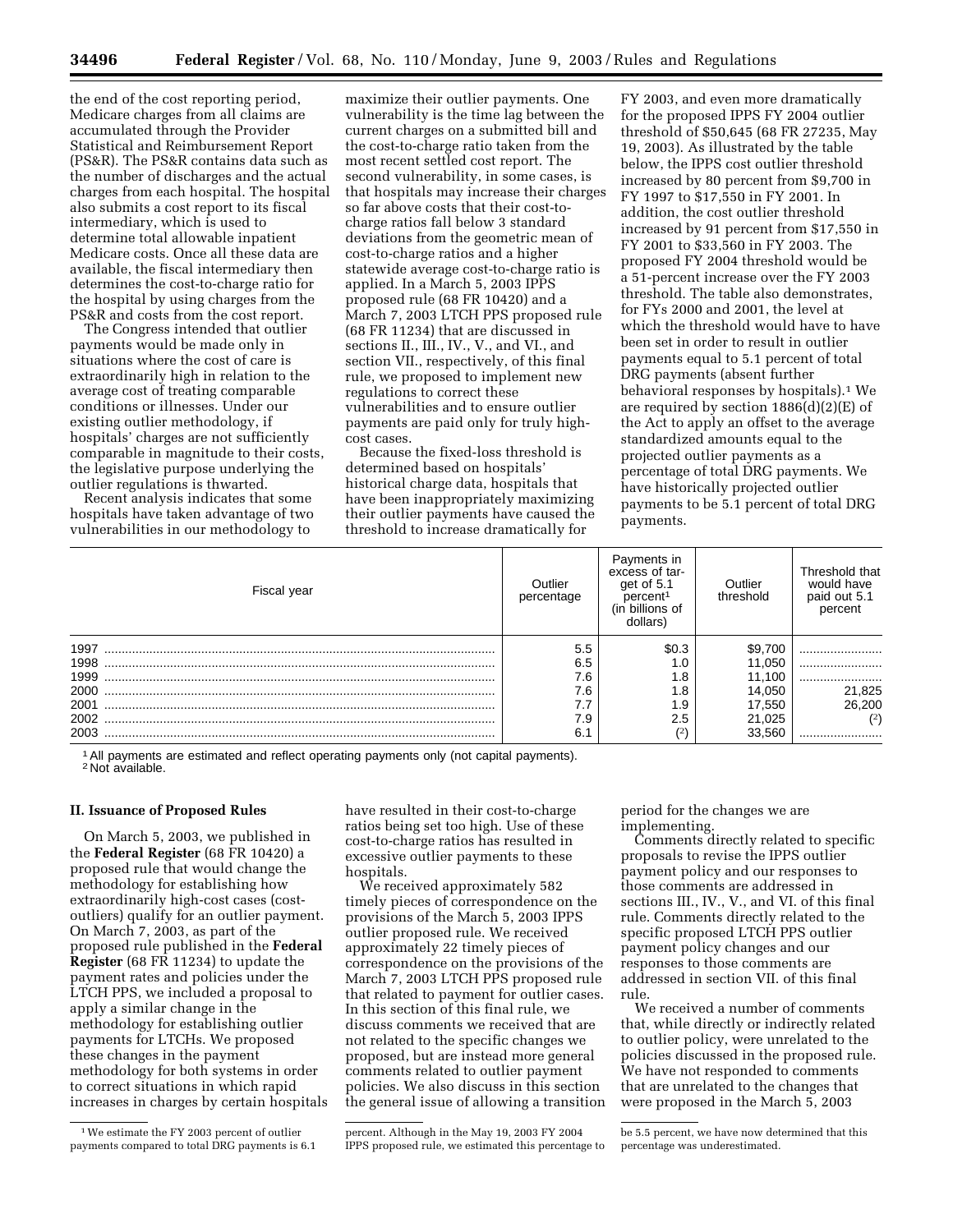proposed rule and that are implemented in this final rule. We also received many detailed comments pertaining to specific implementation issues associated with these changes. We also are not addressing them in this final rule, but intend to issue implementation instructions separately and will respond to these comments at that time.

*Comment:* One commenter suggested that we reinstitute day outliers as an alternative to the current case methodology for outlier payments. The commenter reasoned that day outliers would more fairly and equitably pay hospitals for treating high-cost cases and would allow for payment of an outlier based on the length of stay of a particular Medicare beneficiary.

*Response:* Section 1886(d)(5)(A)(i) of the Act eliminates day outlier payments for discharges occurring on or after October 1, 1997. This provision was enacted in recognition of the fact that the high costs of a case are a preferable indicator of whether a case merits additional payments as an outlier than a long length stay. Furthermore, although we recognize that the issues with our current methodology for making outlier payments that are discussed in this final rule indicate the need for changes to that methodology, we believe that, after implementation of these changes, it will still be preferable to continue to use high costs to identify outlier cases.

*Comment:* Several commenters argued that, in the past, CMS has provided a transition period for the introduction of the capital PPS and for the removal of graduate medical education salaries from the calculation of the IPPS wage index. Therefore, the commenters recommended that a similar transition period be applied for any changes to outliers as well.

MedPAC recommended no transition period because, in recent years, some hospitals have received extra payments as a result of substantial outlier revenues. MedPAC further noted that this issue has been prominent in the news media for many months and hospitals have had sufficient opportunity to anticipate the end of these revenues and plan accordingly.

Another commenter also suggested that a transition period was unnecessary and recommended an immediate implementation date because most of the proposed changes will benefit those hospitals that did not try to game the system. In addition, the commenter believed that the proposed changes are designed to correct program abuses and any transition period would serve no legitimate public purpose and would

only delay the phaseout of an otherwise overstated threshold.

Some commenters asked that CMS implement the proposals beginning on or after October 1, 2003, in order to allow fiscal intermediaries and hospitals adequate time to update their processing systems. The commenters added that if the proposals are implemented effective October 1, 2003, no disruption would be made mid-year to the cost report; that is, only entire cost reports would be reconciled once the cost report is final settled.

*Response:* As discussed above, the current outlier payment methodology includes two distinct vulnerabilities that some hospitals have exploited to dramatically increase their outlier payments over a brief period of time by raising their charges in excess of increases in their costs. As these increases in outlier payments to those hospitals are reflected in the data used to calculate the outlier thresholds, they force the outlier threshold to rise so that the projected outlier payout is equal to the outlier offset to the standardized amounts. The result is that hospitals that do not aggressively increase their charges do not receive outlier payments or receive reduced outlier payments for truly costly cases.

An extended transition period would allow the effects of this inappropriate redistribution of outlier payments to continue into the future. We believe it is essential to eliminate those effects as soon as possible in order to ensure that outlier payments are made only for truly high-cost cases. Although, for reasons discussed below, we are delaying implementation of some aspects of the changes we are making until October 1, 2003, we are not transitioning any of these changes beyond that date.

#### **III. Updating Cost-to-Charge Ratios for IPPS Hospitals**

#### *A. Background and Provisions of the May 5, 2003 Proposed Rule*

Currently, we use the most recent settled cost report when determining cost-to-charge ratios for IPPS hospitals. Generally, the covered charges on bills submitted for payment during FY 2003 are converted to costs by applying a cost-to-charge ratio from cost reports that began in FY 2000 or, in some cases, FY 1999 or even earlier. These covered charges reflect all of a hospital's charge increases to date, in particular those that have occurred since FY 2000 and are not reflected in the FY 2000 cost-tocharge ratios. If a hospital's rate-ofcharge increases since FY 2000 exceeds the rate of the hospital's cost increases during that time, the hospital's cost-tocharge ratio based on its FY 2000 cost report will be too high, and applying it to current charges will overestimate the hospital's costs per case during FY 2003. Overestimating costs may result in some cases receiving outlier payments when these cases, in actuality, are not high-cost cases.

Because a hospital has the ability to increase its outlier payments during the time lag between the current charges and the cost-to-charge ratio from the settled cost report, through dramatic charge increases, in the March 5, 2003 IPPS outlier payment proposed rule, we proposed new regulations at § 412.84(i)(1) that would allow fiscal intermediaries to use more up-to-date data when determining the cost-tocharge ratio for each hospital. As mentioned above, currently, fiscal intermediaries use the hospital's most recent settled cost report. We proposed to revise our regulations to specify that fiscal intermediaries will use either the most recent settled cost report or the most recent tentative settled cost report, whichever is from the later cost reporting period.

Hospitals must submit their cost reports within 5 months after the end of their fiscal year. CMS makes a decision to accept a cost report within 30 days. Once the cost report is accepted, CMS makes a tentative settlement of the cost report within 60 days. The tentative settlement is a cursory review of the filed cost report to determine the amount of payment to be paid to the hospital if an amount is due on the asfiled cost report. After the cost report is tentatively settled, it can take 12 to 24 months, depending on the type of review or audit, before the cost report is final-settled. Thus, using cost-to-charge ratios from tentative settled cost reports, as we proposed in the March 5, 2003 proposed rule, reduces the time lag for updating cost-to-charge ratios by a year or more.

However, even the later ratios calculated from the tentative settled cost reports would overestimate costs for hospitals that have continued to increase charges much faster than costs during the time between the tentative settled cost report period and the time when the claim is processed. That is, even though we proposed to reduce the lag in time by revising the regulations to use the latest tentative settled cost report rather than the latest settled cost report, if the cost report is from a later cost reporting period, there would still be a lag of 1 to 2 years during which a hospital's charges may still increase faster than costs. Therefore, we proposed to add a new provision to the regulations that, in the event more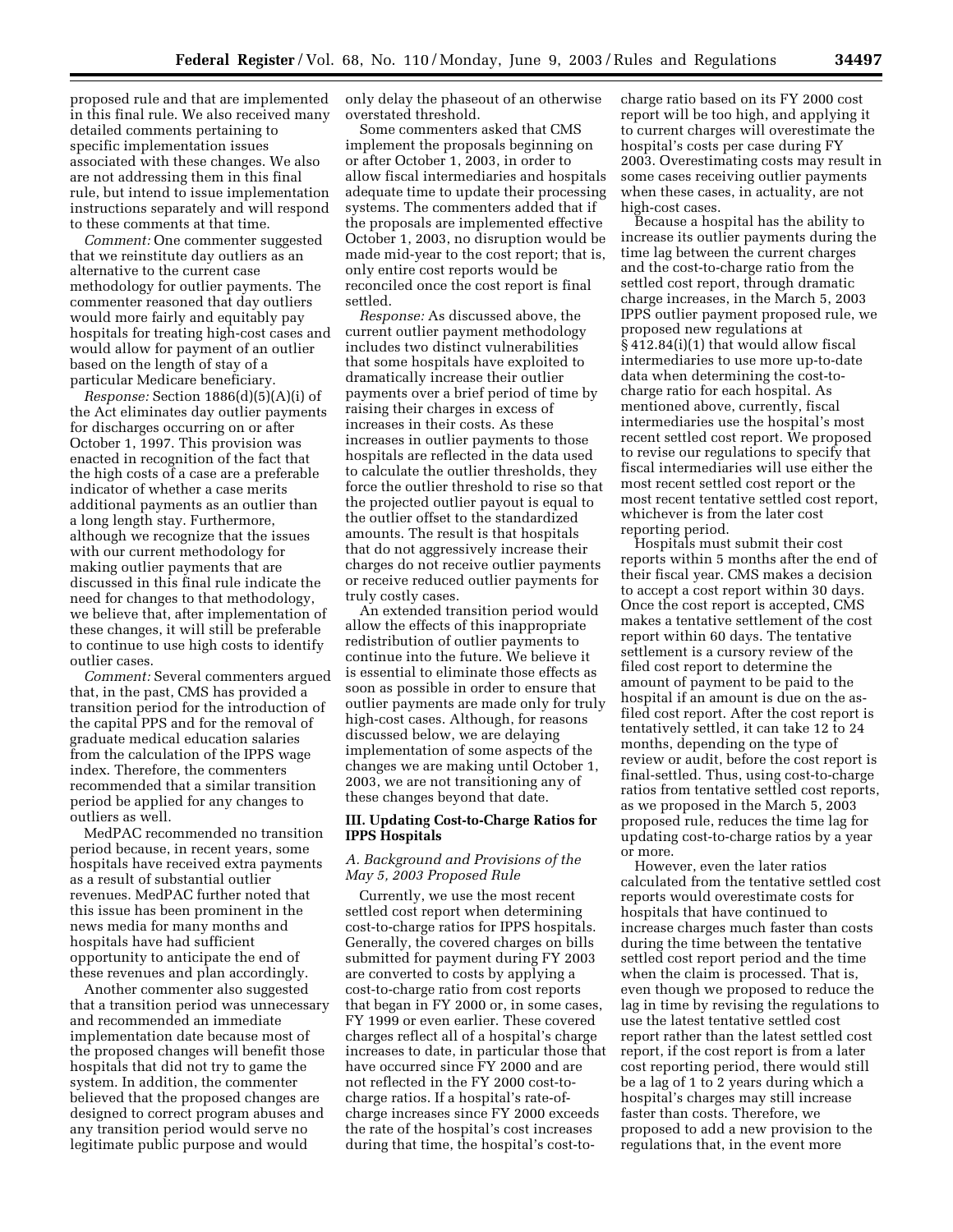recent charge data indicate that a hospital's charges have been increasing at an excessive rate (relative to the rateof-increase among other hospitals), CMS would have the authority to direct the fiscal intermediary to change the hospital's operating and capital cost-tocharge ratios to reflect the high charge increases evidenced by the later data. In addition, we proposed to allow a hospital to contact its fiscal intermediary to request that its cost-tocharge ratios, otherwise applicable, be changed if the hospital presents substantial evidence that the ratios are inaccurate. Any such requests would have to be approved by the CMS Regional Office with jurisdiction over that fiscal intermediary.

#### *B. Summary of Public Comments and Departmental Responses*

*Comment:* Several commenters were troubled by our proposal that CMS would have the authority to direct fiscal intermediaries to change a hospital's cost-to-charge ratio based on excessive charges, and the proposal that would allow a hospital to contact its fiscal intermediary to request its cost-tocharge ratio be changed if the hospital presents substantial evidence to support its request. Specifically, the commenters requested that CMS establish clear guidelines for both processes and define what constitutes ''excessive charges'' and ''substantial evidence.''

One commenter noted that some hospital cost reports from 1997 have still not been settled. The commenter asked that there be a graduated update of the cost-to-charge ratio data, updating the data by no more than 2 years in any payment period. For example, the commenter stated, a hospital currently paid using 1997 data would be updated to 1999 in the first payment period under the new methodology and to 2001 in the second period.

*Response:* Although we understand the commenters' desire that thresholds and parameters established in advance be used to determine when CMS will direct the fiscal intermediaries to apply a cost-to-charge ratio different than one calculated using the latest tentative settled cost report or the latest settled cost report, whichever is from the latest period, we also believe it is important for CMS to have the flexibility to respond appropriately in the future if unforeseen evidence of similar manipulation of outlier payments comes to light. We believe that establishing fixed thresholds in the regulations or in preamble language could limit our ability to respond quickly to stop such abuse. In addition, we believe that predetermined and public thresholds

can serve as benchmarks for those hospitals intending to inappropriately maximize outlier payments in the future and would allow hospitals to operate just below the threshold to avoid detection.

With regard to the standards we would apply to determine whether we would direct the fiscal intermediaries to apply a different cost-to-charge ratio (for example, "excessive charges", we would compare hospitals' rate-ofincrease in charges to the rate-ofincrease among other hospitals. Hospitals with increases in charges that are far above the national average rateof-increase, for example, would be likely to have an alternative ratio assigned. These hospitals would then have the opportunity to request that an alternative ratio be assigned by presenting substantial evidence in support of their request. Such evidence, for example, would be documentation that the hospitals' costs had increased, leading to the increase in charges. At this time, we are still developing the specific procedures involved and plan to issue further guidance through program memoranda.

However, we recognize that, for some hospitals, updating to the cost-to-charge ratio calculated using the latest tentative settled cost reports may represent a substantial leap forward in the data and a potentially large decrease in their costto-charge ratios. Although we believe it is appropriate that all hospitals' charges are adjusted by the most accurate costto-charge ratio when estimating costs, we recognize the potential negative impact that may occur for some hospitals solely due to the delay in settling their cost reports. Therefore, in this final rule, we are not mandating use of the latest settled or tentatively settled cost report for discharges occurring prior to October 1, 2003. This delay in the effective date from that proposed in the proposed rule should ease the burden of the change in cost-to-charge ratios for most hospitals.

Although we are implementing the change to require the use of the latest of the settled or tentative settled cost report to compute the cost-to-charge ratio for discharges occurring on or after October 1, 2003, we believe that it is necessary to implement the other proposed provision authorizing CMS to specify an alternative cost-to-charge ratio for some hospitals, to be effective for discharges occurring on or after August 8, 2003. Such an alternative would reflect available data, such as the most recent rate-of-increase in charges, to approximate the most accurate costto-charge ratio (which may include data in the latest tentatively settled cost

report or other data that may be available).

Although this provision will be effective for all hospitals 60 days after the date of publication of this final rule, we understand that, given the large workload and limited resources of our fiscal intermediaries, attempting to implement this provision for all hospitals receiving outlier payments at the same time would create an administrative burden. In addition, given the effective date of this final rule, most of the changes in this regulation will apply only for approximately the last 2 months of FY 2003. We are aware that hospitals have projected their outlier payments for the current fiscal year based on the policies in effect as of October 1, 2002, and any change in the middle of the fiscal year could disrupt their budgets. As a result, we intend to limit the impact of this provision during FY 2003 to ensure that the limited resources of fiscal intermediaries are focused upon updating the cost-tocharge ratios for those hospitals that appear to have disproportionately benefited from the time lag in updating their cost-to-charge ratios and to maintain the overall predictability of FY 2003 payments for most hospitals. Accordingly, we intend to issue a program instruction in the near future to assist fiscal intermediaries in implementing this provision during the remainder of FY 2003. The criteria for FY 2004 will target a somewhat broader group of hospitals, but will still be limited to those hospitals that have benefited the most from the time lag in updating cost-to-charge ratios, and the majority of hospitals will not be affected.

*Comment:* Some commenters suggested a transition period for implementing the adoption of the latest tentative settled cost-to-charge ratios and gave a detailed recommendation of how the transition period would be implemented. The commenters recommended two different methods for how a transition period could be implemented:

One recommendation was that FY 2002 would be considered the base year amount. The commenter explained that, beginning with the effective date of the final rule, hospitals would receive a blended cost-to-charge ratio of its base year amount and the cost-to-charge ratio from the most recent tentative cost report. In the first year, hospitals' costto-charge ratios would consist of 66.7 percent from a base year and 33.3 percent from the most recent tentative settled cost report. In the second year the cost-to-charge ratio would consist of 33.3 percent from the base year and 66.7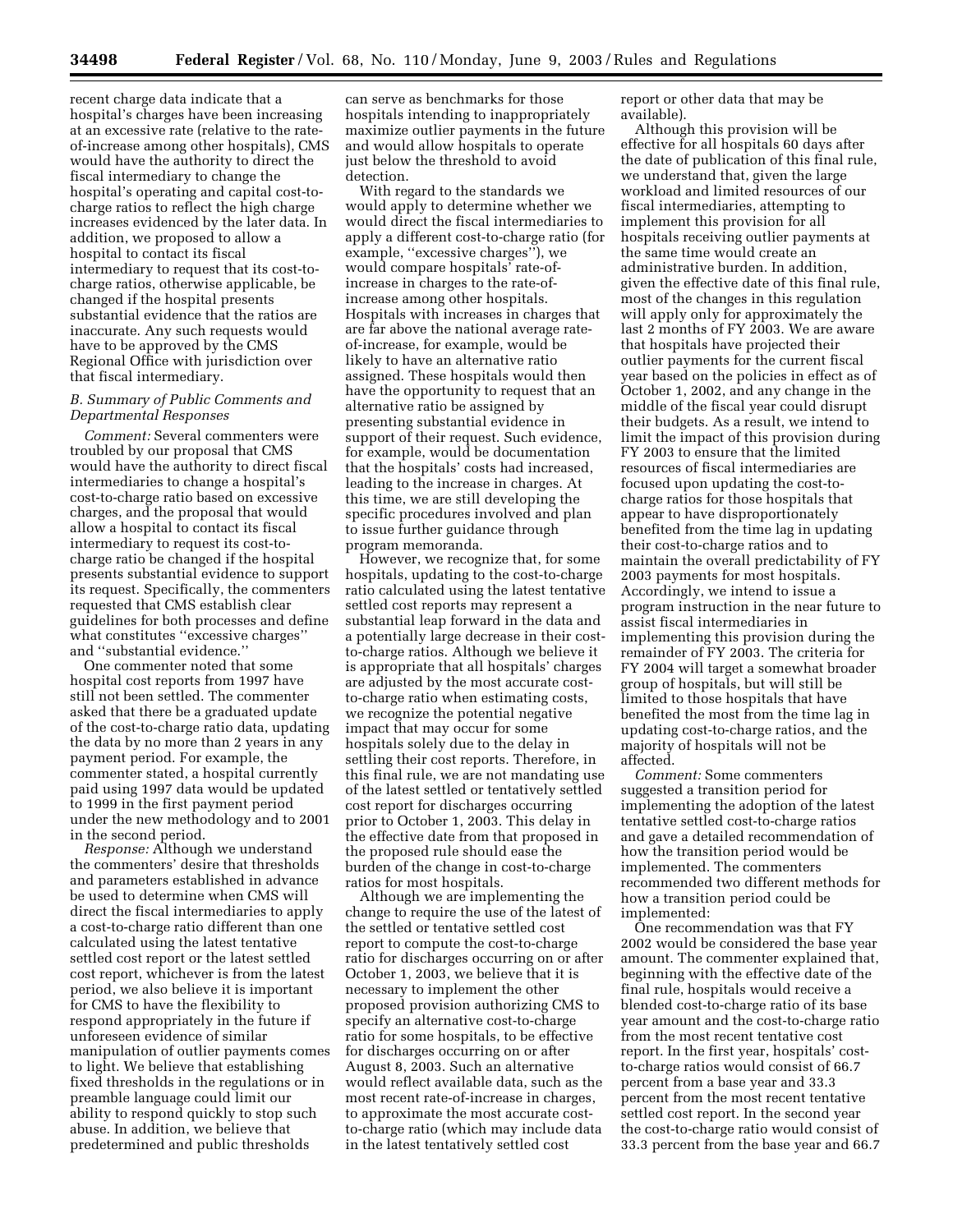percent from the most recent tentative settled cost report. In the third year, this gradual decrease from the base year could continue or CMS could cease from blending the cost-to-charge ratio.

The second recommendation was a 3 year transition period using blended cost-to-charge ratios as follows: The first year would be 75 percent of the old cost-to-charge ratio and 25 percent of the new. The second year would be 50 percent of the old cost-to-charge ratio and 50 percent of the new cost-to-charge ratio. The third year would be 25 percent of the old cost-to-charge ratio and 75 percent of the new cost-to-charge ratio. During the transition period, CMS would monitor outlier payments to ensure they remain in statutory limits. Only those hospitals that have not been identified by CMS as having excessive outlier payments would qualify for the transition period.

*Response:* As noted previously, we believe it is essential to eliminate the effects of the inappropriate redistribution of outlier payments as soon as possible; that is, by not allowing hospitals that have benefited from the time lag resulting from the use of the latest settled cost-to-charge ratios to continue to do so. We do not believe any transition period would be appropriate, as it would continue to lead to lower outlier payments to those hospitals that have already been harmed by the inappropriate redistribution of outliers described above. Therefore, although in this final rule we are delaying the effective date of this provision until discharges occurring on or after October 1, 2003, so that most hospitals that had relied on outlier payments based on existing policy may continue to do so for the remainder of the Federal fiscal year, we are not adopting the commenters' suggestions to further delay the effective date by allowing for a blended cost-to-charge ratio.

*Comment:* Several other commenters offered different recommendations on how CMS should administer updating of a hospital's cost-to-charge ratio. One commenter recommended that hospitals be notified in advance of any change to their cost-to-charge ratio and be given the opportunity to appeal the fiscal intermediary's decision of any change to their cost-to-charge ratio. Another commenter suggested that parameters be set, such as those in Program Memorandums A–02–122 (released December 3, 2002) and A–02–126 (released December 20, 2002), to determine when a cost-to-charge ratio should be updated. One commenter proposed that CMS use an expedited process when a hospital is requesting

that its cost-to-charge ratio be decreased and not require the use of ''substantial evidence'' for a reduction. For increases in cost-to-charge ratios, the commenter suggested that CMS might want to reserve final approval and substantial evidence standards. Other commenters suggested that hospitals be provided with an expedited appeals process to resolve quickly any disputes with the fiscal intermediaries over the accuracy of their cost-to-charge ratios. Some commenters supported using a hospital's tentative settled cost report to update cost-to-charge ratios but believed that fiscal intermediaries should have discretion to change a hospital's cost-tocharge ratio.

*Response:* As we proposed, in this final rule we are implementing a new regulation that specifies that CMS may direct the fiscal intermediary to change a hospital's operating and capital costto-charge ratios to reflect the highcharge increases evidenced by the later data. Fiscal intermediaries will not have their own discretion to update a hospital's cost-to-charge ratio. Only CMS will have the authority to direct the fiscal intermediary that an update is necessary in the event more recent charge data indicates that a hospital's charges have been increasing at an excessive rate (relative to the rate-ofincrease among other hospitals).

#### *C. Provisions of the Final Rule Relating to Updating Cost-to-Charge Ratios*

We are establishing a new § 412.84(i)(1), which specifies that, for discharges occurring on or after 60 calendar days after the date of publication of this final rule, in the event more recent charge data indicate that a hospital's charges have been increasing at an excessive rate (relative to the rate-of-increase among other hospitals), CMS may direct the fiscal intermediary to change the hospital's operating and capital cost-to-charge ratios to reflect the high-charge increases evidenced by the later data. A hospital may also request that its fiscal intermediary use a different (higher or lower) cost-to-charge ratio based on substantial evidence presented by the hospital. Before the change can go into effect, the CMS Regional Office must approve the request.

We also are establishing § 412.84(i)(2), which provides that, for discharges occurring on or after October 1, 2003, the operating and capital cost-to-charge ratios applied at the time a claim is processed are based on either the most recent settled cost report or the most recent tentative settled cost report, whichever is from the latest cost reporting period.

#### **IV. Statewide Average Cost-to-Charge Ratios**

#### *A. Background and Provisions of the March 5, 2003 Proposed Rule*

As hospitals raise their charges faster than their costs increase, over time their cost-to-charge ratios will decline. If hospitals continue to increase charges at a faster rate than their costs increase over a long period of time, or if they increase charges at extreme rates, their cost-to-charge ratios may fall below the range considered reasonable under the regulations (0.194 for operating cost-tocharge ratios and 0.012 for capital costto-charge ratios in FY 2003 (67 FR 50125)), and, under current regulations at § 412.84(h), their fiscal intermediaries will assign a statewide average cost-tocharge ratio. These statewide averages are generally considerably higher than the threshold. Therefore, under existing regulations, these hospitals benefit from an artificially high ratio being applied to their already high charges. Furthermore, hospitals can continue to increase charges faster than costs, without any further downward adjustment to their cost-to-charge ratios.

For example, in a 3-year span, one hospital was found to have an increase in charges of 60 percent from FY 1999 to FY 2000, 35 percent from FY 2000 to FY 2001, and 13 percent from FY 2001 to FY 2002. This hospital's actual operating cost-to-charge ratio for FY 2003 was 0.093. Because this number is below the threshold of 0.194, the fiscal intermediary assigned this hospital the statewide average cost-to-charge ratio of 0.328 (from Table 8A of the August 1, 2002 IPPS final rule (67 FR 50263)). In this case, the assignment of the statewide average cost-to-charge ratio to this hospital increased the hospital's estimated costs per case far above the estimate using the actual ratio, leading to substantially higher outlier payments to the hospital as a result of this policy.

In December 2002, we issued Program Memorandum A–02–122, which requested fiscal intermediaries to identify all hospitals receiving the statewide average operating or capital cost-to-charge ratio because their costto-charge ratios fell below the floor of reasonable parameters. We received a list of 43 hospitals that were assigned the statewide average operating cost-tocharge ratio and 14 hospitals that were receiving the statewide average capital cost-to-charge ratio. Three hospitals were found on both lists. Prior to application of the statewide average cost-to-charge ratios, the average actual operating cost-to-charge ratio for the 43 hospitals was 0.164, and the average actual capital cost-to-charge ratio for the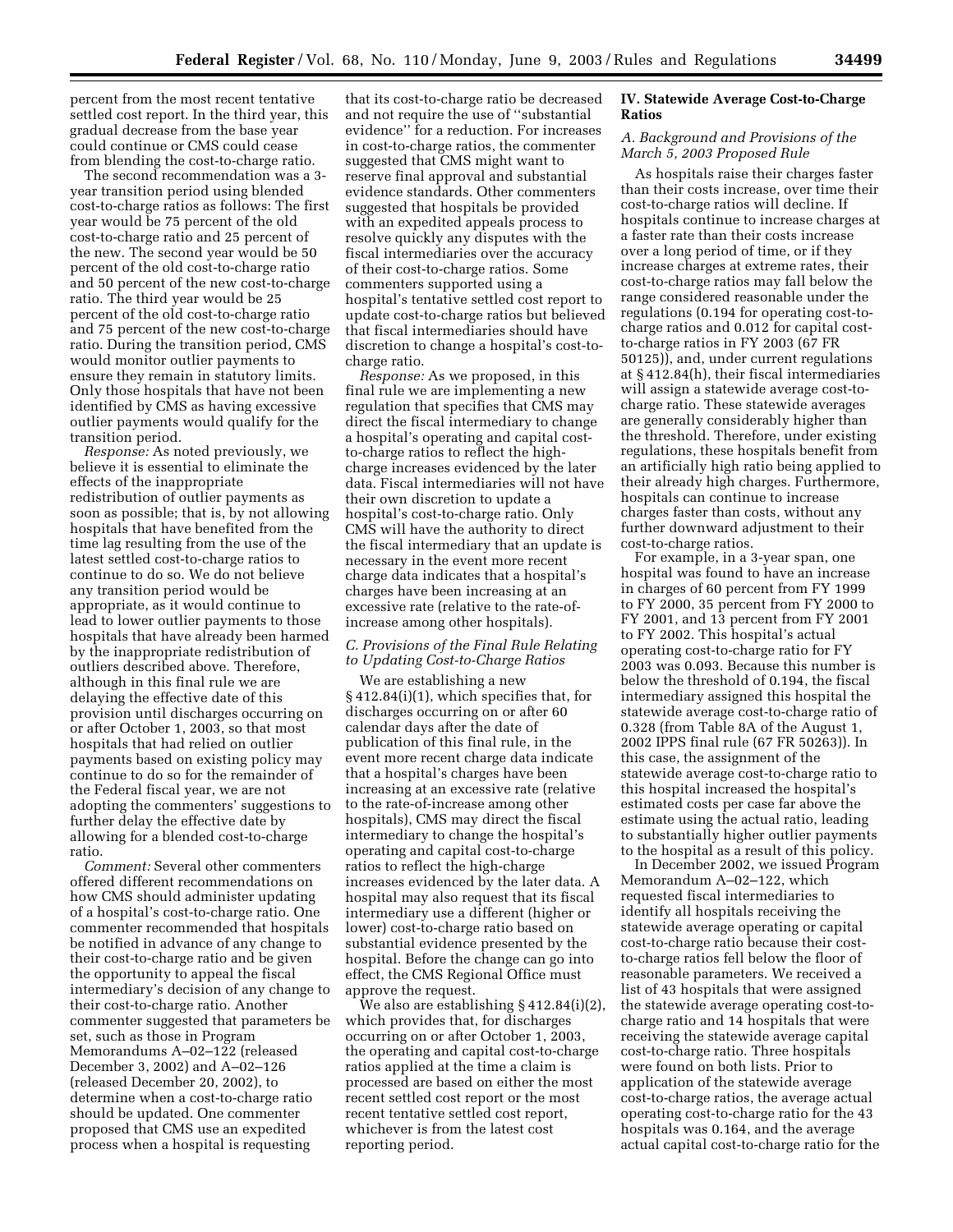14 listed hospitals was 0.008. In contrast, the statewide average operating cost-to-charge ratio for the 43 hospitals was 0.3425 and the statewide average capital cost-to-charge ratio for the 14 hospitals was 0.035.

Because of hospitals' ability to increase their charges to lower their cost-to-charge ratios in order to be assigned the statewide average, in the March 5, 2003 proposed rule, we proposed to remove the requirement in our existing regulations that specified that a fiscal intermediary will assign a hospital the statewide average cost-tocharge ratio when the hospital has a cost-to-charge ratio that falls below the floor. We proposed that hospitals would receive their actual cost-to-charge ratios, no matter how low their ratios fall.

We proposed that statewide average cost-to-charge ratios would still apply in those instances in which a hospital's operating or capital cost-to-charge ratio exceeds the upper threshold. We indicated that cost-to-charge ratios above this range are probably due to faulty data reporting or entry and should not be used to identify and pay for outliers. In addition, we proposed that hospitals that have not yet filed their first Medicare cost reports with their fiscal intermediaries would still receive the statewide average cost-tocharge ratios.

#### *B. Summary of Public Comments and Departmental Responses*

*Comment:* Many commenters supported the proposal to remove the existing requirement that specified that a fiscal intermediary will assign a hospital the statewide average cost-tocharge ratio when the hospital has a cost-to-charge ratio that falls below the floor. However, they argued that the requirement to use the statewide average ratio for those hospitals that are above 3 standard deviations from the geometric mean should also be removed. The commenters reasoned that the policy should be consistent for the floor and the ceiling. As an alternative to using the statewide average (instead of ratios above the ceiling), some commenters suggested that we reduce the parameter of 3 standard deviations above the mean to a lower standard. Another commenter stated that CMS was acting in bad faith by eliminating the statewide average for the floor but not the ceiling.

*Response:* The changes we are making in this final rule are in response to a specific problem associated with hospitals intentionally taking advantage of our policy to assign the statewide cost-to-charge ratios when a hospital's own ratio fell below the floor. There is

no similar incentive for hospitals to increase their ratios to the ceiling. Also, we believe it is unlikely a hospital would maintain a cost-to-charge ratio as high as 3 standard deviations of the geometric mean over a period of years. Therefore, we continue to believe the statewide average should be assigned for those hospitals with ratios above the ceiling.

*Comment:* One commenter argued that a transition period would be necessary because this change would have an immediate impact on affected hospitals' credit stability and patient service levels in certain regions. Another commenter suggested a transition period for those hospitals that did not engage in aggressive pricesetting. The commenter suggested a gradual phaseout of the statewide average. On the other hand, many commenters also supported the immediate elimination of the statewide average from the floor.

*Response:* We believe that, for hospitals receiving the statewide average cost-to-charge ratio because their actual ratio fell below 3 standard deviations below the geometric mean, their actual ratio is a more accurate reflection of the relationship between their costs and charges. Although it may not have been a specific objective of each hospital currently in this situation to increase charges until its ratio fell below the floor, we are not persuaded there is any justification to continue making outlier payments to these hospitals on the basis of a cost-to-charge ratio that clearly results in excessive outlier payments. Therefore, we are adopting as final the proposed change that eliminates the use of the statewide average for hospitals below 3 standard deviations from the geometric mean effective for discharges occurring on or after 60 calendar days after the date of publication of this final rule.

#### *C. Provisions of the Final Rule Relating to Statewide Average Cost-to-Charge Ratios*

We are implementing new regulations at §§ 412.84(h) and (i)(1) that are effective 60 calendar days after the date of publication of this final rule, that remove the existing requirement that a fiscal intermediary will assign a hospital the statewide average cost-to-charge ratio when the hospital has a cost-tocharge ratio that falls below the floor. Hospitals will receive their actual costto-charge ratios, no matter how low their ratios fall.

The statewide average cost-to-charge ratios will still apply in those instances in which a hospital's operating or capital cost-to-charge ratios fall outside

of reasonable parameters (that is, exceed the upper threshold). In addition, hospitals that have not yet filed their first Medicare cost reports with their fiscal intermediaries would still receive the statewide average cost-to-charge ratios. CMS will continue to set forth the reasonable parameters and the statewide cost-to-charge ratios in each year's annual notice of prospective payment rates published in the **Federal Register** in accordance with § 412.8(b).

#### **V. Reconciling Outlier Payments Through Settled Cost Reports**

#### *A. Background and Provisions of the March 5, 2003 Proposed Rule*

Under the IPPS, hospitals submit a bill for each Medicare patient stay for which they expect a payment from Medicare. The bill includes information needed to: (1) Classify the case to a DRG; (2) determine whether the case was a transfer; (3) identify whether a new technology eligible for add-on payments was involved; and (4) calculate the costs of a case to determine whether it is eligible for an outlier payment or a new technology add-on payment. This latter calculation is based on the covered charges reported on the bill, which, as discussed above, are also used to estimate the covered costs of the case by applying the cost-to-charge ratio.

The information from the bill is processed through the fiscal intermediary's claims processing system to determine the payment amount for each case. Unless a hospital qualifies for periodic interim payments under § 412.116(b), or other interim payments, payment is made on the basis of the actual amount determined for each bill processed. For hospitals that qualify for periodic interim payments, the fiscal intermediary estimates a hospital's IPPS payments and makes biweekly payments equal to 1⁄26 of the total estimated amount of payment for the year. However, outlier payments are not made on an interim basis, but are made on a claim-by-claim basis (even for hospitals that qualify for interim payments under § 412.116(b)), and generally represent final payment (§ 412.116(e)). This policy is in contrast to payments under the IME adjustment and the DSH adjustment, both of which are routinely adjusted when hospitals' cost reports are settled to reflect updated data such as the number of residents or patient days during the actual cost reporting period.

However, as stated earlier in this preamble, we are increasingly aware that some hospitals have taken advantage of the existing outlier policy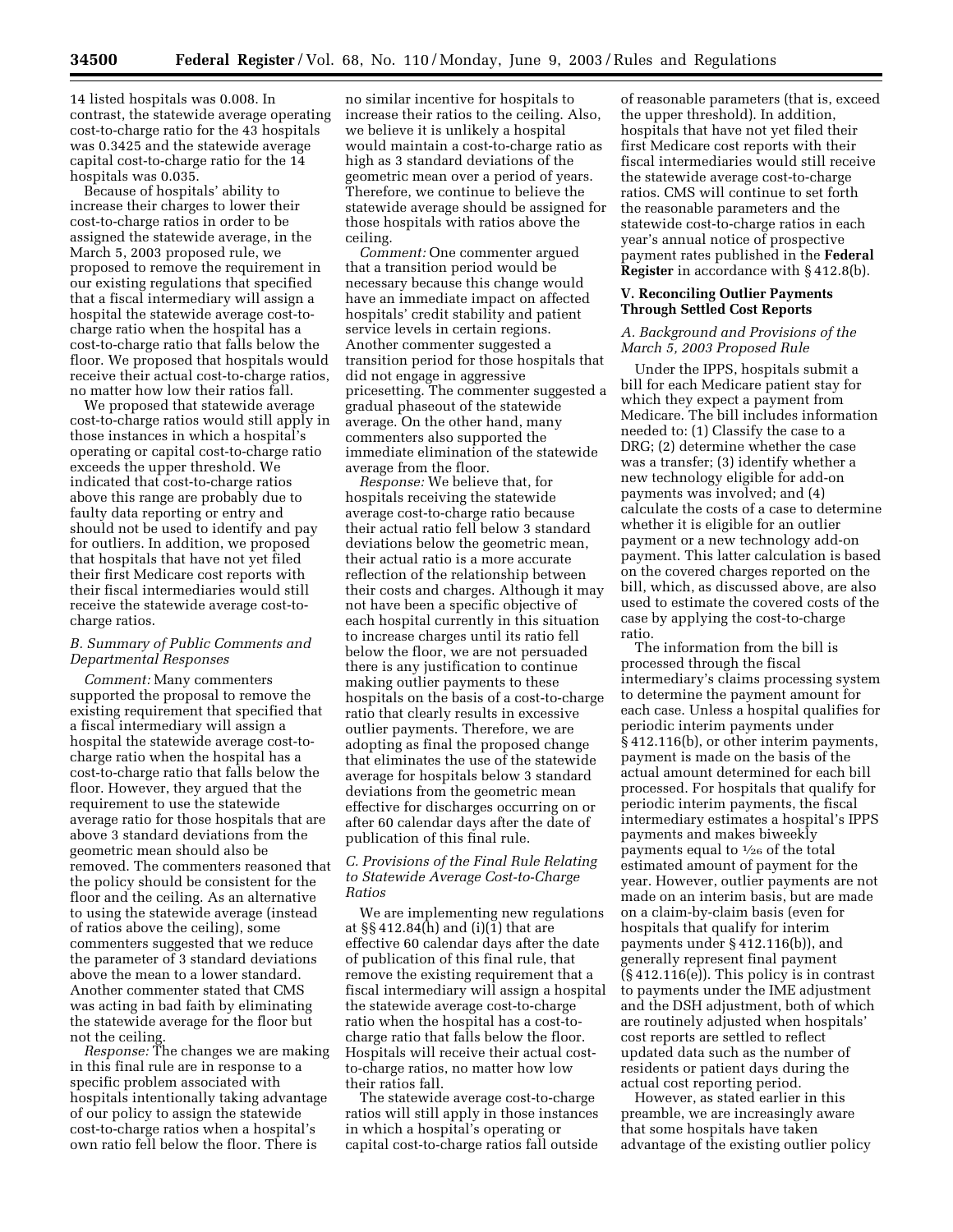by increasing their charges at extremely high rates, knowing that there would be a time lag before their cost-to-charge ratios would be adjusted to reflect the higher charges. The steps we proposed in the March 5, 2003 proposed rule, and are implementing here, to direct fiscal intermediaries to update cost-to-charge ratios using the most recent tentative settled cost reports (and in some cases, even later data) and using actual rather than statewide average ratios for hospitals that have cost-to-charge ratios higher than 3.0 standard deviations below the geometric mean cost-tocharge ratio, would greatly reduce the opportunity for hospitals to manipulate the system to maximize outlier payments. However, these steps would not completely eliminate all such opportunity. A hospital would still be able to dramatically increase its charges by far above the rate-of-increase in costs during any given year. This possibility is of great concern, given the recent findings that some hospitals have been able to receive large outlier payments by doing just that.

Therefore, we proposed to add a provision to our regulations to provide that outlier payments would become subject to reconciliation when hospitals' cost reports are settled. Under this policy, payments would be processed throughout the year using operating and capital cost-to-charge ratios based on the best information available at that time. We proposed that when the cost report is settled, any reconciliation of outlier payments by fiscal intermediaries would be based on operating and capital cost-to-charge ratios calculated based on a ratio of costs to charges computed from the cost report and charge data determined at the time the cost report coinciding with the discharge is settled.

This process would require some degree of recalculating outlier payments for individual claims. It is not possible to distinguish, on an aggregate basis, how much a hospital's outlier payments would change due to a change in its cost-to-charge ratios. This is because, in the event of a decline in a ratio, some cases may no longer qualify for any outlier payments while other cases may qualify for lower outlier payments. Therefore, the only way to determine accurately the net effect of a decrease in cost-to-charge ratios on a hospital's total outlier payments is to assess the impact on a claim-by-claim basis. We indicated in the proposed rule that we were still assessing the procedural modifications that would be necessary to implement this change.

Because, under our proposal, outlier payments would be based on the relationship between the hospital's costs

and charges at the time a discharge occurred, the proposed methodology would ensure that when final outlier payments are made, they would reflect an accurate assessment of the actual costs the hospital incurred. Nevertheless, a final vulnerability remains. Even though the final payment would reflect a hospital's true cost experience, there would still be the opportunity for a hospital to manipulate its outlier payments by dramatically increasing charges during the year in which the discharge occurs. In this situation, the hospital would receive excessive outlier payments, which, although the hospital would incur an overpayment and have to refund the money when the cost report is settled, would allow the hospital to obtain excess payments from the Medicare Trust Fund on a short-term basis.

Under section 1886(d)(5)(A)(iii) of the Act, the amount of any outlier payment should ''approximate the marginal cost of care'' in excess of the DRG payment and the fixed-loss threshold. Accordingly, because a hospital would have had access to any excess outlier payments until they are repaid to the Trust Fund (or, in the case of an underpayment, would not have had access to the appropriate amount during the same period), it may be necessary to adjust the amount of the final outlier payment to reflect the time value of the funds for that time period. Therefore, we proposed to add § 412.84(m) to provide that when the cost report is settled, outlier payments would be subject to an adjustment to account for the value of the money during the time period it was inappropriately held by the hospital. This adjustment would also apply in cases where outlier payments were underpaid to the hospital. In those cases, the adjustment would result in additional payments to hospitals. Any adjustment would be based upon a widely available index to be established in advance by the Secretary, and would be applied from the midpoint of the cost reporting period to the date of reconciliation (or when additional payments are issued, in the case of underpayments). This adjustment to reflect the time value of a hospital's outlier payments would ensure that the outlier payment received by the hospital at the time its cost report is settled appropriately reflects the hospital's approximate marginal costs, in excess of the DRG payment and fixedloss threshold, of providing the care.

This proposed adjustment was also intended to account for the unique susceptibility of outlier payments to manipulation. Hospitals set their own level of charges and are able to change

their charges, without review by their fiscal intermediaries. As outlined above, changes in charges directly affect the level of outlier payments. This lack of fiscal intermediary review of a factor affecting a hospital's payments is in contrast to other IPPS adjustments, such as the IME adjustment or the DSH adjustment, where the fiscal intermediary must agree to a change to the determining factor (the resident-tobed ratio or the share of low-income patients, respectively).

Under section  $1886(d)(5)(A)(iv)$  of the Act, outlier payments for any year must be projected to be not less then 5 percent nor more than 6 percent of the total estimated operating DRG payments plus outlier payments. Section 1886(d)(3)(B) of the Act requires the Secretary to reduce the average standardized amounts by a factor to account for the estimated proportion of total DRG payments made to outlier cases. Despite the fact that each individual hospital's outlier payments may be subject to adjustment when the cost report is settled, we continue to believe that the fixed-loss outlier threshold (discussed in section VI. of this final rule) should be based on projected payments using the latest available historical data without retroactive adjustments, either midyear or at the end of the year, to ensure that actual outlier payments are equal to 5.1 percent of total DRG payments. That is, our proposed change was intended only to allow for use of the actual cost-tocharge ratio from the cost reporting period that corresponds to the discharges for which the outlier payments are made to adjust outlier payments to reflect the hospital's true costs of providing care. This adjustment would be made irrespective of whether the nationwide percentage of outlier payments relative to total operating DRG payments is equal to the outlier offset that is applied to the average standardized amounts (generally, 5.1 percent).

Outlier payments are intended to recognize the fact that hospitals occasionally treat cases that are extraordinarily costly and otherwise not adequately compensated under an average-based payment system. However, we can only estimate actual costs based on the charges for a case because charges are the only data available that indicate the resource usage for an individual case. Therefore, our ability to identify true outlier cases is dependent on the accuracy of the cost-to-charge ratios. To the extent some hospitals may be motivated to maximize outlier payments by taking advantage of the lag in updating the cost-to-charge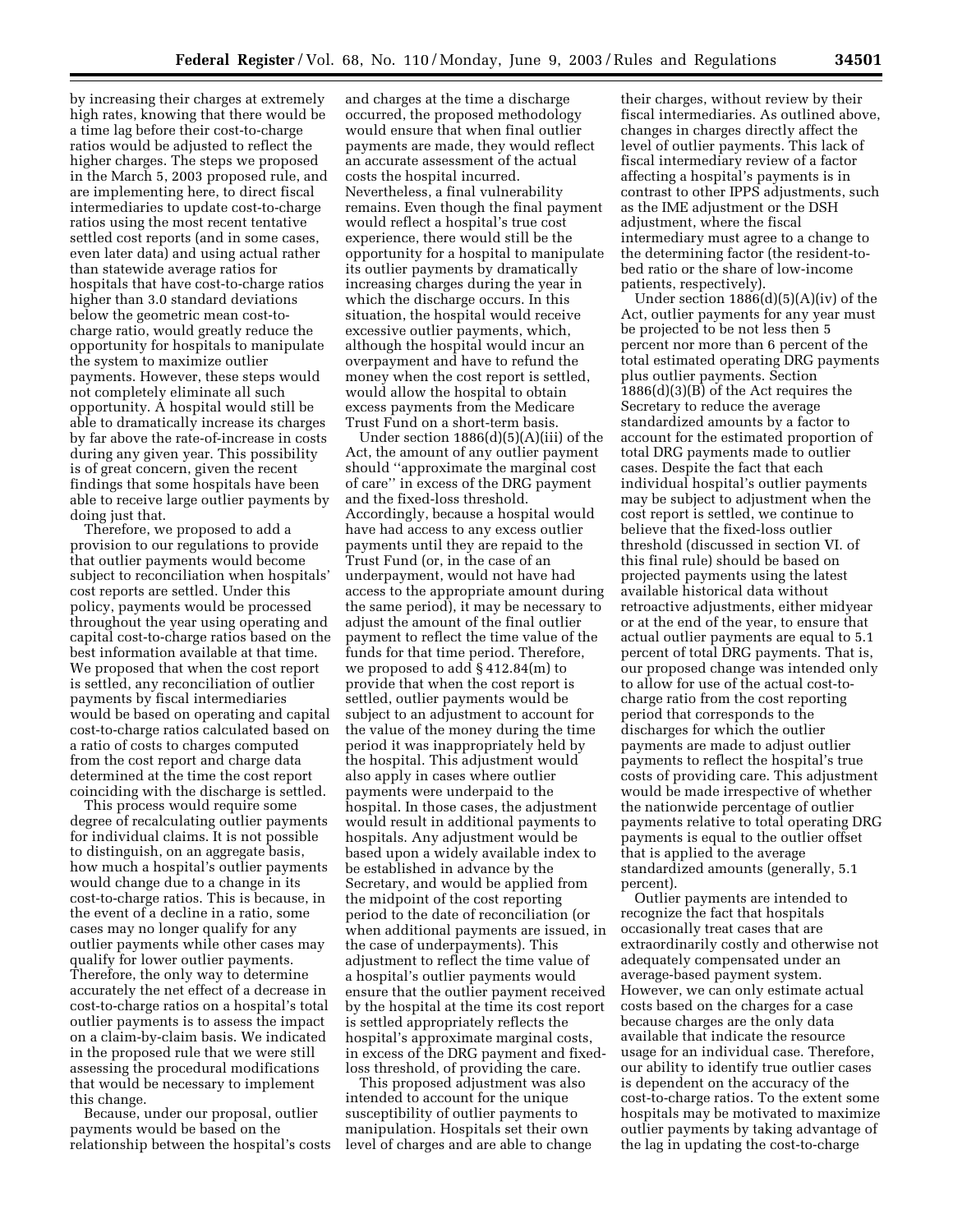ratios, the payment system remains vulnerable to overpayments to individual hospitals. Therefore, we believe the only way to eliminate the potential for such overpayments is to provide a mechanism for final settlement of outlier payments using actual cost-to-charge ratios from final settled cost reports.

However, the fixed-loss outlier threshold is an important aspect of the prospective nature of the IPPS. The outlier payment policy is designed to alleviate any financial disincentive hospitals may have against providing any medically necessary care their patients may require, even those patients who become very sick and require extraordinary resources. The preestablished threshold allows hospitals to approximate their Medicare payment for an individual patient while that patient is still in the hospital. Even though we proposed to make outlier payments susceptible to a reconciliation based on the hospital's actual cost-tocharge ratios during the contemporaneous cost reporting period, the hospital should still be in a position to make this approximation. Hospitals have immediate access to the information needed to determine what their cost-to-charge ratio will be when their cost reports are settled. Even if the final cost-to-charge ratio is likely to be different from the ratio used initially to process and pay the claim, as noted above, hospitals not only have the information available to estimate their cost-to-charge ratios, but also have the ability to control them, through the structure and levels of their charges.

If we were to make retroactive adjustments to outlier payments to ensure total payments are 5.1 percent of DRG payments (by retroactively adjusting outlier payments), we would be removing this important aspect of the prospective nature of the IPPS. Because such an across-the-board adjustment would either lead to more or less outlier payments for all hospitals, hospitals would no longer be able to reliably approximate their payment for a patient while the patient is still hospitalized. We believe it would be neither necessary nor appropriate to make such an aggregate retroactive adjustment.

Furthermore, we believe it is consistent with the intent of the language at section 1886(d)(5)(A)(iv) of the Act not to do so. This section calls for the Secretary to ensure that outlier payments are equal to or greater than 5 percent and less than or equal to 6 percent of projected or estimated (not actual) DRG payments. We believe this language reflects the intent of Congress regarding the prospectivity of the IPPS. However, we do not believe it prevents settling outlier payments based on hospitals' actual cost-to-charge ratios during the period when the discharge occurs.

#### *B. Summary of Public Comments and Departmental Responses*

*Comment:* Many commenters argued that it is inappropriate to reconcile outlier payments through settled cost reports because IPPS payments are prospective and any type of reconciliation would make outlier payments retrospective.

In addition, some commenters claimed that cost report reconciliation for outliers is inconsistent with the government's position in prior litigation involving the Medicare outlier payment methodology. The commenters cited *County of Los Angeles* v. *Shalala,* 192 F.3d 1005 (D.C. Cir. 1999), and stated that in this case the Secretary succeeded in arguing to the United States Court of Appeals for the District of Columbia that the Act does not require retroactive adjustments to outlier payments in order to ensure that the actual amount of outlier reimbursement furnished to hospitals is between 5 and 6 percent of the total payments made under IPPS, notwithstanding the language in section 1886(d)(5)(A)(iii) of the Act (42 U.S.C.  $1395ww(d)(5)(A)(iii)$  mandating that outlier payments may not be less than 5 percent nor more than 6 percent of the total payments projected or estimated to be made based on DRG prospective payment rates. The commenters further asserted that any reconciliation of outlier payments would be inconsistent with the government's policy of refusing to make retroactive adjustments to outlier payments when estimates and projections prove inaccurate.

*Response:* As an initial matter, our position in the court cases is more accurately presented as stating that the language of the statute does not clearly mandate that the actual amount of outlier payments must be between 5 and 6 percent of total payments and that our policy of not making retroactive adjustments to ensure that actual payments fall between that range is consistent with the intent of Congress. However, the commenter is correct that we have scrupulously guarded the prospective nature of the IPPS over the years. The IPPS has continued and served as a model for prospective payment systems for other provider types under Medicare because it is fair and predictable. We believe any change to the system, especially one as significant as making outlier payments subject to retroactive adjustments, must

be evaluated in terms of its impact on those key characteristics of the IPPS.

As noted above and in the proposed rule, in light of the gross abuses of the current methodology by some hospitals and the negative impact such overpayments ultimately have on other hospitals due to their effect on the threshold, we believe the option of reconciling outlier payments based on the settled cost report for hospitals that have been initially paid using a significantly inaccurate cost-to-charge ratio compared to the actual ratio from the cost reporting period is now appropriate. In our view, reconciling outlier payments because they were originally paid on the basis of a significantly inaccurate cost-to-charge ratio is similar to recovering outlier payments when adjustments are made to covered charges for any services that are not found to be medically necessary or appropriate Medicare services upon medical or other review. This review is explicitly provided for at § 412.84(d). This provision was established when the IPPS was first implemented for FY 1984 (48 FR 39785).

The court cases referenced by the commenters all addressed the issue of whether outlier payments must be retroactively adjusted when the level of the threshold determined in advance of the fiscal year to which it applies ultimately results in actual outlier payments that are a smaller percentage of total DRG payments than was originally projected. We believe that an important goal of a PPS is predictability. Therefore, we believe that the fixed-loss outlier threshold should be projected based on the best available historical data and should not be adjusted retroactively. A retroactive change to the fixed-loss outlier threshold would affect all hospitals subject to the IPPS, thereby undercutting the predictability of the system as a whole.

However, if we deem it necessary as a result of a hospital-specific data variance to reconcile outlier payments of an individual hospital, such action on our part would not affect the predictability of the entire system. Rather, because each hospital is on notice as to our revised methodology for determining cost-to-charge ratios and that outlier payments are subject to possible reconciliation, and because each hospital has the necessary data regarding its own costs and charges to predict its actual cost-to-charge ratio, we are able to maintain the predictability of the system as a whole. Further, because reconciliation of outlier payments will affect only certain hospitals, the administrative burden of implementing such a policy is minimized.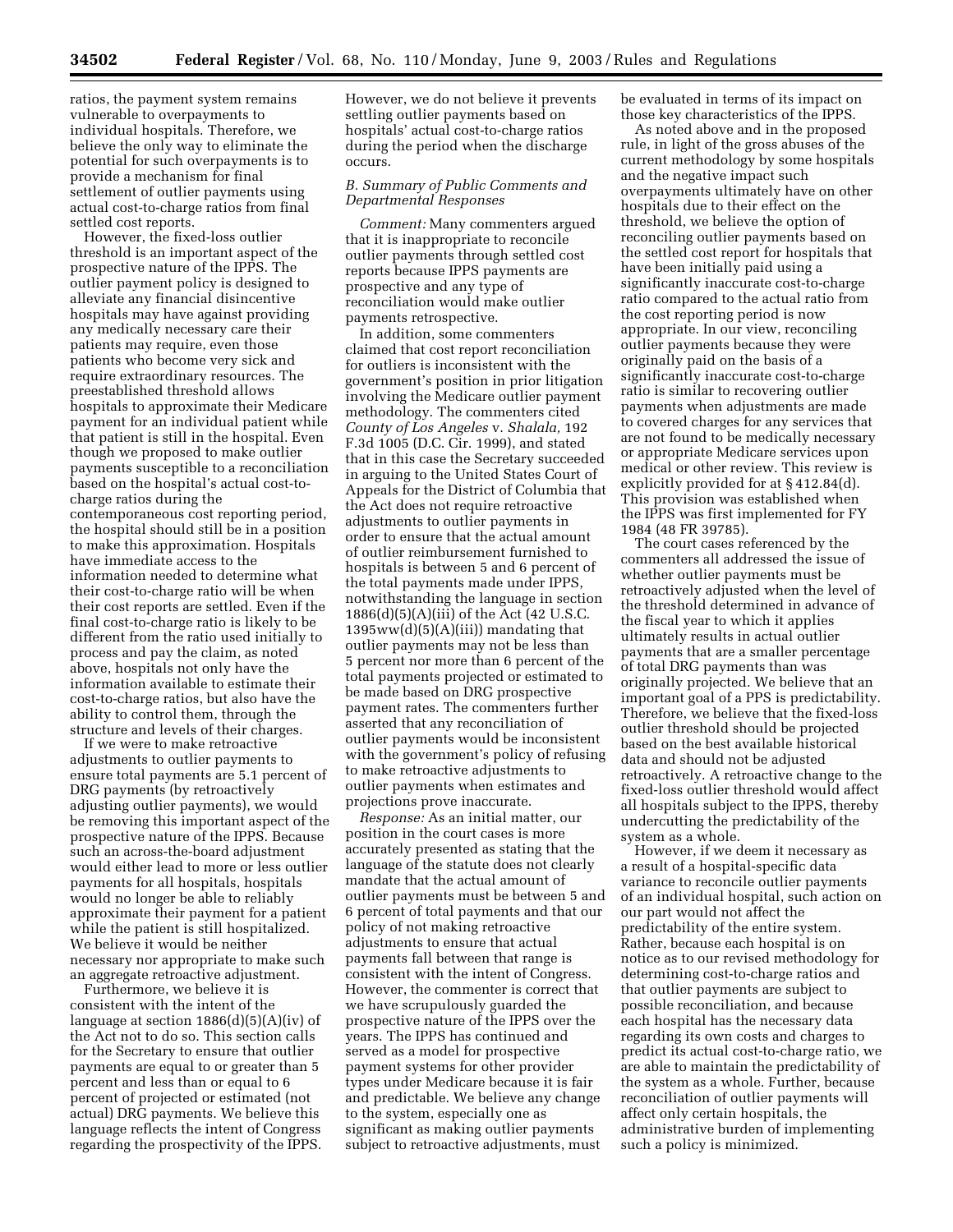Accordingly, we continue to believe that the same time would create an the fixed-loss outlier threshold should be based on projected payments using the latest available historical data without retroactive adjustments. This was our position in the court cases cited by the commenter, and it has been our consistent and often stated position, including above in this final rule and the March 5, 2003 proposed rule.

*Comment:* Some commenters suggested that we clarify how reconciliation will be implemented and only reconcile outlier payments to those providers whose cost-to-charge ratios increased or decreased outside of certain parameters. The commenters suggested that we reconcile outlier payments only for those hospitals that would otherwise receive substantial outlier overpayments or underpayments (for example, where the cost-to-charge ratio increased or decreased by 15 percent). Limiting any reconciliation to those hospitals would have the desired impact of focusing the attention of CMS on those hospitals that deserve additional scrutiny without placing such a burden on all hospitals. Another commenter believed the savings of reconciliation would be offset by the additional workload for fiscal intermediaries and hospitals.

One commenter suggested that we eliminate the proposal of reconciliation and use a quarterly or semiannual review similar to periodic interim payment reviews. The commenter explained that these reviews would be performed by a joint effort of the provider and the fiscal intermediary, resulting in interim cost-to-charge ratio adjustments throughout the fiscal year (with no lump-sum adjustment or individual claims adjustment), based on cost and charge data available from hospital records.

*Response:* In the proposed rule, we proposed to establish the authority for CMS to reconcile outlier payments, but we did not propose to require that all hospitals' outlier payments be reconciled. We acknowledge the commenters' concerns about the administrative costs associated with reprocessing and reconciling all inpatient claims and the desirability of limiting which hospitals' outlier payments will be reconciled. Therefore, we agree that any reconciliation of outlier payments should be done on a limited basis.

Moreover, although this provision is effective 60 days after the date of publication of this final rule, given the large workload and limited resources of our fiscal intermediaries, attempting to implement this provision for all hospitals receiving outlier payments at

administrative burden. In addition, most of the changes in this regulation will apply for approximately the last 2 months of FY 2003. We intend to limit the impact of this provision during FY 2003 to ensure that the limited resources of fiscal intermediaries are focused upon those hospitals that appear to have disproportionately benefited from the time lag in updating their cost-to-charge ratios and to maintain the overall predictability of FY 2003 payments for most hospitals. Accordingly, we intend to issue a program instruction in the near future to assist fiscal intermediaries in implementing this provision during the remainder of FY 2003.

In the same program instruction, we will issue thresholds for fiscal intermediaries to reconcile outlier payments for other hospitals during FY 2003.

For cost reporting periods beginning during FY 2004, we are considering instructing fiscal intermediaries to conduct reconciliation for hospitals whose actual cost-to-charge ratios are found to be plus or minus 10 percentage points from the cost-to-charge ratio used during that time period to make outlier payments, and that have total FY 2004 outlier payments that exceed \$500,000. We believe these thresholds would appropriately capture those hospitals whose outlier payments will be substantially inaccurate when using the ratio from the contemporaneous cost reporting period. Hospitals exceeding these thresholds during their applicable cost reporting periods would become subject to reconciliation of their outlier payments. These thresholds would be reevaluated annually and, if necessary, modified each year. However, fiscal intermediaries would also have the administrative discretion to reconcile additional hospitals' cost reports based on analysis that indicates the outlier payments made to those hospitals are significantly inaccurate.

We continue to believe that cost report reconciliation is the most appropriate way to ensure that outlier payments are made only for truly costly cases. We believe the type of ongoing reviews suggested by the commenter referenced above would be an inefficient approach to addressing this problem, because it would require extensive ongoing reviews of every hospital's cost and charge data. However, we believe the problems leading to this final rule actually occur among a limited number of hospitals.

*Comment:* Some commenters believed that reconciliation is unnecessary because the proposed changes that

would eliminate the use of statewide averages and mandate use of the most recent tentative cost report would suffice to keep hospitals from gaming outliers. Therefore, they believed CMS should abandon its proposal to reconcile outlier payments.

*Response:* The steps we are taking in this final rule to direct fiscal intermediaries to update cost-to-charge ratios using the most recent tentative settled cost reports and using actual cost-to-charge ratios rather than statewide average ratios will greatly reduce the opportunity for hospitals to manipulate the system to maximize outlier payments. However, these steps will not completely eliminate all such opportunity. A hospital would still be able to dramatically increase its charges far above its rate-of-increase in costs during any given year in order to obtain excessive outlier payments. Therefore, we believe reconciliation is necessary to ensure that outlier payments are appropriately paid in the future.

*Comment:* One commenter suggested the use of a rolling 3-year average instead of reconciliation. The commenter explained that if a hospital is found to have a cost-to-charge ratio that significantly decreased over a short period of time, the cost-to-charge ratio that would be used to pay outliers would be projected by applying the 3 year average rate of change in cost-tocharge ratios over a rolling 3-year period. Cost reports used from that 3 year period would include the most recent audited or tentatively settled cost report for each year. The commenter provided an example where the cost-tocharge ratio from the most recent tentatively settled cost report is trended down to reflect the fact that over a longer period of time, charge increases have exceeded cost increases. This rolling 3-year average would be applied to hospitals that trigger this mechanism for a period of several years, until the period where the charge increases that gave rise to the use of the projection has worked its way through the method.

*Response:* The changes in this final rule are designed to take away any incentive for hospitals to seek outlier payments that are excessive. We believe the method recommended by the commenter still leaves the potential to game the system. For example, a hospital with a high cost-to-charge ratio can lower its charges substantially in any given year and receive extra outlier payments until the 3-year average is applied. Also, even after the 3-year moving average is applied, the hospital can continue to raise its charges in any given year and continue to receive outlier payments that do not reflect its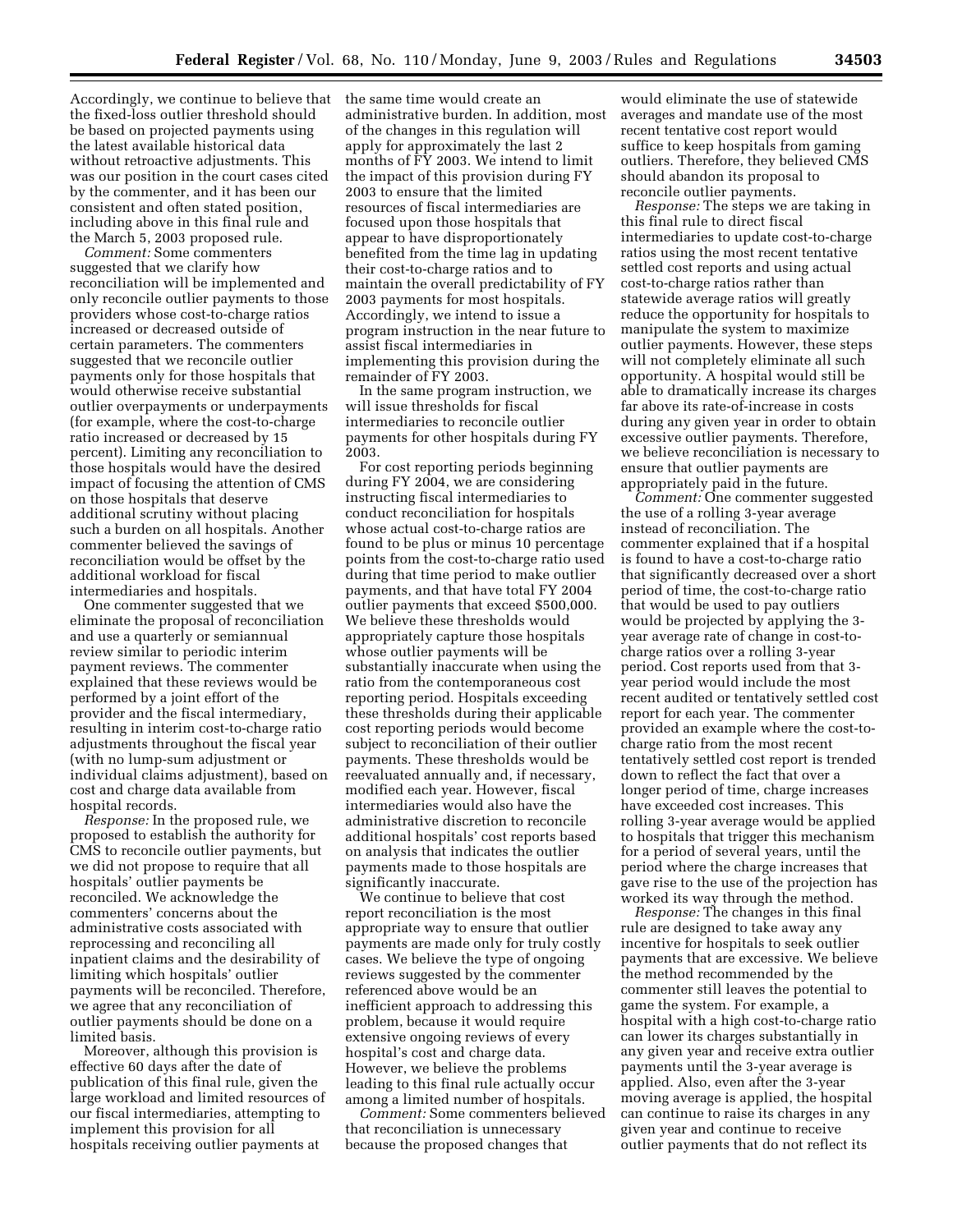actual cost-to-charge ratio. At the end of the fiscal year, the hospital would receive a new cost-to-charge ratio based on its 3-year rolling average when in reality its actual cost-to-charge ratio is much lower. A hospital could continue to stay ahead of the system every year and receive outlier payments that do not reflect its actual cost-to-charge ratio. This is the exact behavior we are trying to prevent and, therefore, we believe we need to implement the process of reconciliation to dissuade hospitals from gaming the system.

*Comment:* Other commenters believed reconciliation would lead to further unpredictability and volatility in the Medicare payment system and would have implications for cost report simplification. Another commenter expressed similar concerns that some hospitals' cost reports may not be settled for longer than 2 to 3 years and would be subject to large overpayments that would then be subject to an adjustment for the time value of money. Similarly, a hospital's cost report can be reopened at a later date even after final settlement, which would cause further uncertainty if reconciliation had been conducted in the past.

*Response:* We plan to issue further guidance through program memoranda detailing the specific operational aspects of reconciling outlier payments on the cost report. At this time, we are still developing the specific procedures involved, including the exact timing of any reconciliation in terms of the cost reporting settlement process and the appeals process.

*Comment:* Several commenters argued that it would be inappropriate, illogical, and inconsistent with current policies to single-out outliers for adjustments to account for the time value of money. The commenters pointed out that other IPPS payment adjustments, such as IME and DSH, are subject to reconciliation but hospitals are not charged for the time value of money when those overpayments or underpayments are reconciled. However, another commenter agreed that outlier payments are substantially different from IME and DSH payments and the premise for adjusting for the time value of money with respect to outlier payments (when it is limited to situations where the costto-charge ratio is substantially inaccurate, and does not involve policy disputes) is not applicable to other adjustments such as IME and DSH.

*Response:* As we noted above and in the proposed rule, outlier payments are uniquely susceptible to manipulation because hospitals set their own level of charges and are able to change their charges without notification to, or

review by, their fiscal intermediary. Such changes by a hospital directly affect its level of outlier payments, unlike IME or DSH where the fiscal intermediary must agree to a change to the underlying data. Therefore, even though the money may be recouped if the outlier payments are reconciled, the hospital would essentially be able to unilaterally increase its charges and acquire an interest-free loan in the meantime. For that reason, we believe it is appropriate to apply an adjustment for the time value of overpayments or underpayments identified at cost report reconciliation. Because the other changes we are making in this final rule will largely ensure the payments hospitals receive for outlier cases are accurate, we do not anticipate it will be necessary to apply this adjustment broadly. Therefore, the actual total impact of this adjustment should be relatively small.

*Comment:* One commenter argued that there is no statutory authorization for this adjustment. The commenter referenced section 1815(d) of the Act (42 U.S.C. 1395g(d)), which provides that interest is charged when a final determination is made and payment is not made within 30 days of the date of the determination. The commenter concluded there is no authority to impose interest in any fashion except in a manner consistent with this statutory authorization, and, thus, the proposed time value adjustment should be withdrawn.

*Response:* The reference cited by the commenter authorizes Medicare to charge and pay interest when an overpayment or underpayment is made. However, the referenced statutory authority is not the basis for the proposal to adjust outlier payments for the time value of money when reconciliation is made. Rather, this adjustment is consistent with the statutory requirement at section  $1886(d)(5)(A)(iii)$  that outlier payments approximate the marginal cost of care beyond the threshold. That is, because hospitals are uniquely able to manipulate outlier payments by increasing charges, it is necessary to establish a mechanism whereby an adjustment can be made to ensure payments appropriately reflect the true marginal costs of care for outlier cases. As a result, the outlier adjustment can be distinguished from other IPPS payment adjustments where interest is applied, such as IME or DSH, because changes to these adjustments are subject to review by the fiscal intermediary before additional payments are made.

#### *C. Provisions of the Final Rule Relating to Reconciliation of Outlier Payments Through Settled Cost Reports*

We are adding § 412.84(i)(3) to provide that, effective 60 calendar days after the date of publication of this final rule, outlier payments will become subject to adjustment when hospitals' cost reports coinciding with the discharge are settled.

Payments will be processed throughout the year using the appropriate historical operating and capital cost-to-charge ratios, consistent with the regulations. When the cost report is settled, any reconciliation of outlier payments by fiscal intermediaries will be based on operating and capital cost-to-charge ratios calculated based on a ratio of costs to charges computed from the cost report and charge data determined at the time the cost report coinciding with the discharge is settled. We intend to issue program instructions to the fiscal intermediaries that will provide specific criteria for identifying those hospitals subject to reconciliation for the remainder of FY 2003 and for FY 2004. These criteria for FY 2003 will allow the fiscal intermediaries to focus their limited resources on only those hospitals that appear to have disproportionately benefited from the time lag in updating their cost-to-charge ratios. The criteria for FY 2004 will target a somewhat broader group of hospitals, but will still be limited to those hospitals that have benefited the most from the time lag in updating costto-charge ratios, and the majority of hospitals will not be affected. Also, fiscal intermediaries will have the administrative discretion to reconcile additional hospitals' cost reports based on analysis that indicates the outlier payments made to those hospitals are significantly inaccurate.

In addition, effective for discharges occurring on or after 60 calendar days after the date of publication of this final rule, for those hospitals for which reconciliation is necessary, outlier payments will be adjusted to account for the time value of any underpayments or overpayments (§ 412.84(m)).

#### **VI. Fixed-Loss Outlier Threshold for IPPS Hospitals**

#### *A. Background and Provisions of the March 5, 2003 Proposed Rule*

As noted above, under section  $1886(d)(5)(A)(iv)$  of the Act, outlier payments for any year must be projected to be not less than 5 percent nor more than 6 percent of total estimated operating DRG payments plus outlier payments. Section 1886(d)(3)(B) of the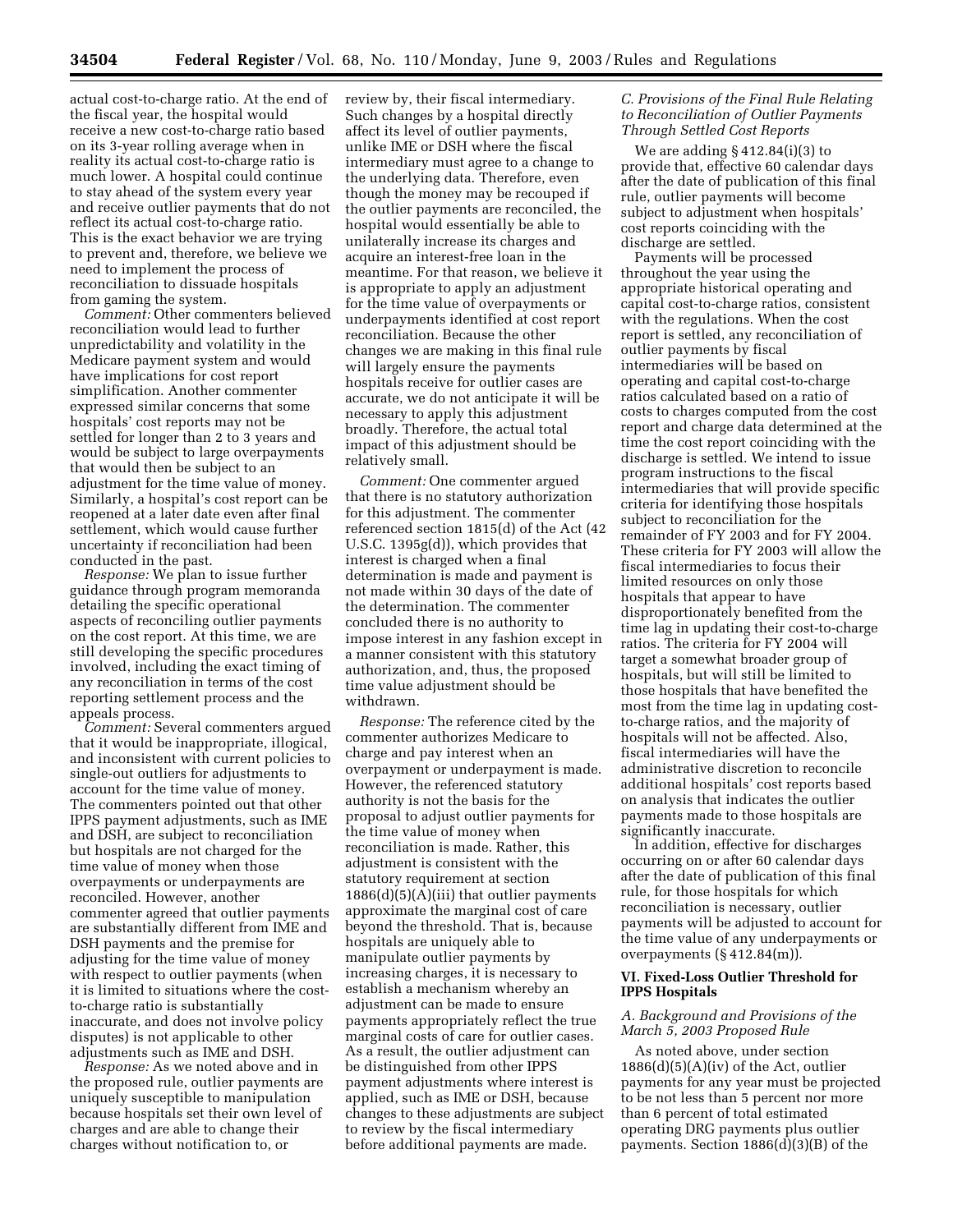Act requires the Secretary to reduce the average standardized amounts by a factor to account for the estimated proportion of total DRG payments made to outlier cases. Similarly, section 1886(d)(9)(B)(iv) of the Act requires the Secretary to reduce the average standardized amounts applicable to hospitals in Puerto Rico to account for the estimated proportion of total DRG payments made to outlier cases.

In the August 1, 2002, IPPS final rule, we established the FY 2003 outlier fixed-loss threshold at \$33,560 (67 FR 50122). This was a nearly 60-percent increase over the FY 2002 threshold of \$21,025. The primary reason for this dramatic increase was a change in our methodology to use the rate of increase in charges rather than the rate-ofincrease in costs to determine the threshold. That is, because we use FY 2001 cases to project the threshold for FY 2003, it is necessary to inflate the charges on the FY 2001 bills to approximate the charges on a similar claim for FY 2003. Prior to the calculation of the FY 2003 outlier threshold, we used the rate-of-cost increase from the most recent cost reports available to inflate actual charges on the prior year's bills to estimate what the charges would be in the upcoming year.

Our analysis indicated hospitals' charges were increasing at a much faster rate than costs. Therefore, in the August 1, 2002, IPPS final rule, we changed our methodology to inflate charges (67 FR 50122). Rather than using the observed rate-of-increase in costs from the cost reports, we inflated the FY 2001 charges by a 2-year average annual rate of change in actual charges per case from FY 1999 to FY 2000, and from FY 2000 to FY 2001, to estimate what the charges would be in FY 2003 for a similar claim.

The provisions of this final rule make several changes to better target outlier payments to the most costly cases. As a result, outlier payments to the hospitals that have been most aggressively increasing their charges to maximize outlier payments will be dramatically reduced. However, we are concerned that unrestrained charge increases have continued to occur during FY 2003 prior to the implementation of these final changes, and will likely result in outlier payments in excess of the 5.1 percent offset established by the August 1, 2002, IPPS final rule. (We now estimate FY 2003 outlier payments are equal to 6.1 percent of total DRG payments.) For example, hospitals intending to maximize outlier payments during FY 2003 could continue to do so by increasing charges enough to outpace the increase in the threshold. In fact,

given the public attention on this behavior over the past few months and the potential for other hospitals to begin to aggressively increase their charges, and consequently their outlier payments, it is possible this type of aggressive gaming of the outlier policy has become more widespread in recent months.

Because of the extreme uncertainty regarding the effects of aggressive hospital charging practices on FY 2003 outlier payments to date, we did not propose any change to the FY 2003 fixed-loss threshold (\$33,560) in the March 5, 2003, proposed rule. However, we noted that data for the first quarter of FY 2003 inpatient claims would be available soon and these data would allow us to evaluate whether outlier payments to date appear to be approximately 5.1 percent of total DRG payments. We solicited comments and data from hospitals with respect to the recent trends in hospital charges and the implications for outlier payments if the fixed-loss threshold were to remain at \$33,560. We indicated in the March 5, 2003, proposed rule that, based upon that analysis and the comments we received in response to the proposed rule, we would adjust the threshold accordingly in the final rule.

#### *B. Summary of Public Comments and Departmental Responses*

*Comment:* Many commenters recommended that we lower the outlier threshold to ensure that hospitals have access to these special payments to cover extremely high-cost Medicare patients. In addition, they argued that because the threshold was raised from \$21,025 in FY 2002 to \$33,650 in FY 2003 based on policies in place at the beginning of the year, the threshold should now be lowered to reflect these mid-year changes.

Some commenters suggested that if a new threshold cannot be calculated by the publication date of the final rule, we should apply the FY 2002 threshold until a new threshold could be calculated. They argued that use of this threshold would enable all legitimate claims to qualify for cost outlier status.

MedPAC noted that failing to adjust the threshold would continue to deny additional payments to hospitals that have extraordinarily costly cases, thwarting the legislative purpose of the policy. One commenter suggested we lower the threshold close to the FY 2002 amount because it was not the intent of the Congress to have such a high outlier threshold for those hospitals that did not try to manipulate the outlier system and have sustained high losses for true outlier cases.

One commenter argued that last year, for purposes of setting a FY 2003 outlier threshold, CMS inflated charges using a 2-year average annual rate of change in charges per case from FY 1999 to FY 2000, and from FY 2000 to FY 2001, because CMS analysis demonstrated that charges have been growing at a much faster rate than recent estimates of cost growth. The commenter argued that, based on the new proposals in the proposed rule, this methodology was now unnecessary because the assumption of a lag in cost reports no longer applies.

One commenter recommended that we lower the threshold to the FY 2002 amount and implement this threshold retroactively to October 1, 2002. The commenter explained that many hospitals did not game the system and have had their outlier payments reduced over the years because the threshold has increased dramatically over the last 3 years due to a limited number of hospitals who gamed the system.

*Response:* We reestimated the fixedloss threshold reflecting the changes implemented in this final rule that will be in effect during a portion of FY 2003. To do that reestimation, we inflated charges from the FY 2002 Medicare Provider Analysis and Review (MedPAR) file by the 2-year average annual rate of change in charges per case to predict charges for FY 2004. We believe the use of charge inflation is more appropriate than our previous methodology of cost inflation because charges are increasing at a much faster rate than costs. Therefore, we disagree that we should return to using the previous methodology based on cost inflation. Originally, when the FY 2003 threshold of \$33,560 was set, we used FY 2001 MedPAR records. Because more recent data are now available, we believe it would be appropriate to use FY 2002 data to reestimate the FY 2003 threshold, taking into account the changes implemented by this final rule.

As noted previously, we continued to pay substantially more than was projected for outlier payments in FY 2002. Our most recent estimate is that we paid approximately 7.9 percent of total DRG payments in outliers, well in excess of our original projection of 5.1 percent, and higher than the percentage of total DRG payments for outliers in FY 2001. That percentage was 7.7. Therefore, using FY 2002 cases to estimate the outlier threshold for FY 2003 would result in a threshold of \$42,300. However, after accounting for the changes implemented in this final rule, we estimate the threshold would be only slightly higher than the current threshold (by approximately \$600).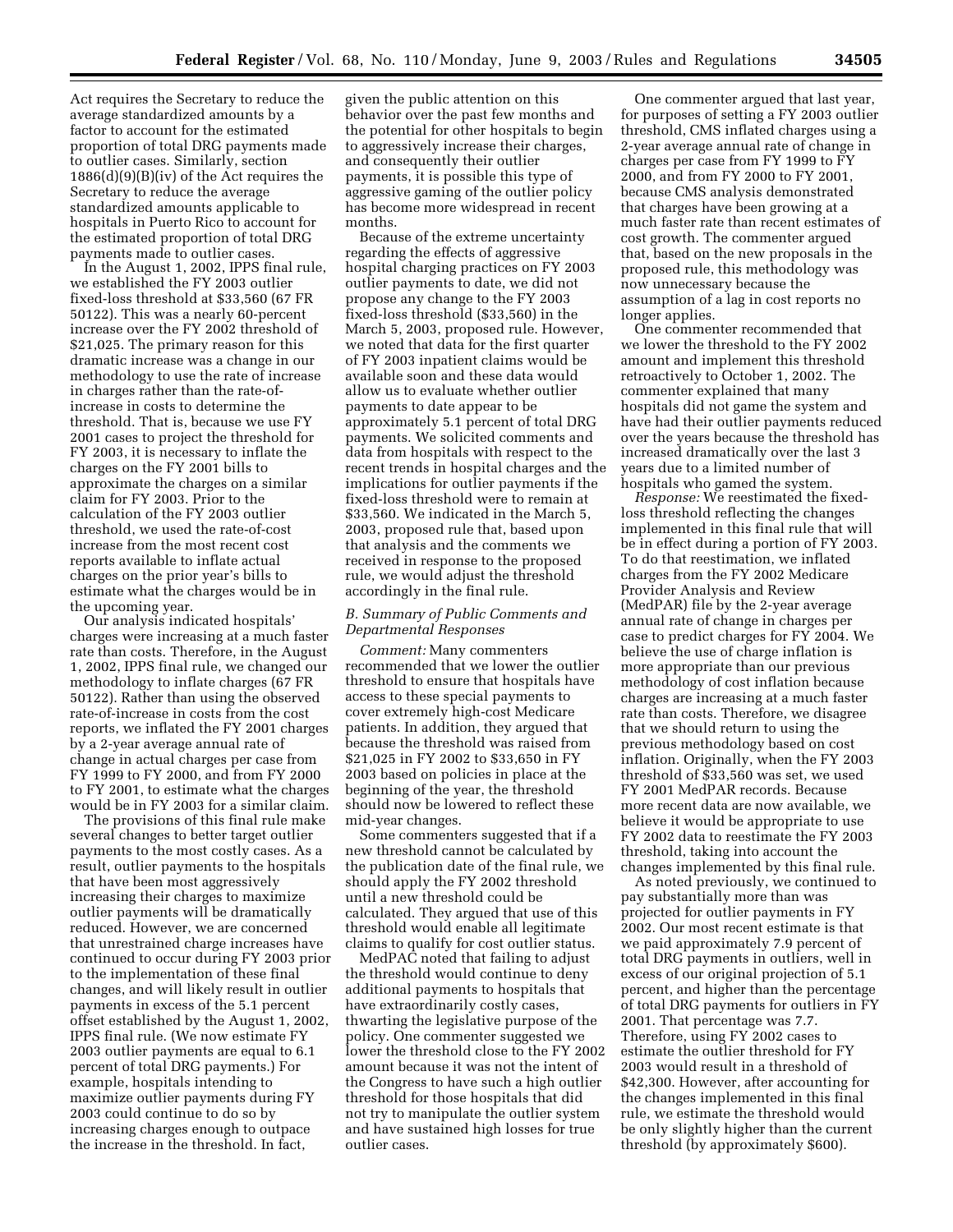We believe it is appropriate not to change the FY 2003 outlier threshold at this time. Although our current empirical estimate of the threshold indicates it could be slightly higher, there are other considerations that lead us to conclude the threshold should remain at \$33,560. Increasing the threshold would result in lower outlier payments for all hospitals, not just those that have been aggressively maximizing their outlier payments. Changing the threshold for the remaining few months of the fiscal year could disrupt hospitals' budgeting plans and would be contrary to the overall prospectivity of the IPPS. We do believe that we have the authority to revise the threshold, given the extraordinary circumstances that have occurred (in particular, the manipulation of the policy by some hospitals). However, in light of the relatively small difference between the current threshold and our revised estimate, and the limited amount of time remaining in the fiscal year, we have concluded it is more appropriate to maintain the threshold at \$33,560.

We note that, in the May 19, 2003, IPPS proposed rule for FY 2004, we proposed an outlier threshold of \$50,645 for FY 2004 (68 FR 27235). Because that proposed rule was published prior to the publication of this final rule, the FY 2004 outlier threshold was calculated without accounting for the changes implemented in this final rule. The changes implemented here will be reflected in the calculation of the final FY 2004 outlier threshold.

#### *C. Provisions of the Final Rule Relating to the Fixed-Loss Outlier Threshold*

We are maintaining the fixed-loss outlier threshold at \$33,560 for the remainder of FY 2003. We also are maintaining the marginal cost factor, the percentage of costs above the threshold that is paid for outlier cases, at 80 percent.

#### **VII. Adjustment for High-Cost Outliers and Short-Stay Outliers Under the LTCH PPS**

#### *A. Background*

Under the LTCH PPS, as implemented in the regulations at § 412.525(a), we make an adjustment for additional payments for outlier cases that have extraordinarily high costs relative to the costs of most discharges. In the LTCH PPS final rule for the 2004 LTCH PPS rate year, we intend to summarize the proposals relating to outlier payments under the LTCH PPS that were made in the March 7, 2003, LTCH PPS proposed rule (68 FR 11250), and will explain that

we have responded to comments submitted on behalf of LTCHs and finalized the LTCH PPS outlier policy in this final outlier rule. We believe it is appropriate to finalize the changes to the IPPS outlier policies and the LTCH PPS outlier policy at the same time because the LTCH PPS outlier policy is modeled after the IPPS outlier policy. Accordingly, following is a summary of the LTCH PPS outlier policy as proposed in the March 7, 2003, proposed rule and our responses to the public comments we received on that proposed rule.

Under the regulations at § 412.525(a), we make an adjustment for additional payments for outlier cases that have extraordinarily high costs relative to the costs of most discharges. Providing additional payments for outliers strongly improves the accuracy of the LTCH PPS in determining resource costs at the patient and hospital level. These additional payments reduce the financial losses that would otherwise be caused by treating patients who require more costly care and, therefore, reduce the incentives to underserve these patients. We include a provision for outlier payments under the LTCH PPS and set the outlier threshold before the beginning of the applicable rate update year so that total outlier payments are projected to equal 8 percent of total payments under the LTCH PPS.

Under § 412.525(a), we make outlier payments for any discharges if the estimated cost of a case exceeds the adjusted LTCH PPS payment for the LTC–DRG plus a fixed-loss amount. The fixed-loss amount is the amount used to limit the loss that a hospital will incur under an outlier policy. This results in Medicare and the LTCH sharing financial risk in the treatment of extraordinarily costly cases. The LTCH's loss is limited to the fixed-loss amount and the percentage of costs above the marginal cost factor. We calculate the estimated cost of a case by multiplying the overall hospital cost-to-charge ratio by the Medicare allowable covered charge. In accordance with § 412.525(a), we pay outlier cases 80 percent of the difference between the estimated cost of the patient case and the outlier threshold (the sum of the adjusted Federal prospective payment for the LTC–DRG and the fixed-loss amount).

We determine a fixed-loss amount, that is, the maximum loss that a LTCH can incur under the LTCH PPS for a case with unusually high costs before the hospital will receive any additional payments. We calculate the fixed-loss amount by simulating aggregate payments with and without an outlier policy. The fixed-loss amount results in estimated total outlier payments projected to be equal to 8 percent of projected total LTCH PPS payments.

Outlier payments under the LTCH PPS are determined consistent with the IPPS outlier policy. Currently, under the IPPS, a floor and a ceiling are applied to an acute care hospital's cost-to-charge ratio and if the acute care hospital's cost-to-charge ratio is either below the floor or above the ceiling, the applicable statewide average cost-to-charge ratio is assigned to the acute care hospital. Similarly, if a LTCH's cost-to-charge ratio is below the floor or above the ceiling, currently the applicable statewide average cost-to-charge ratio is assigned to the hospital. In addition, for LTCHs for which we are unable to compute a cost-to-charge ratio, we also assign the applicable statewide average. Currently, MedPAR claims data and cost-to-charge ratios based on the latest available cost report data from the Hospital Cost Report Information System (HCRIS) and corresponding MedPAR claims data are used to establish a fixed-loss threshold amount under the LTCH PPS.

#### *B. Establishment of the Fixed-Loss Amount for Outlier Payments Under the LTCH PPS*

For FY 2003, based on FY 2001 MedPAR claims data and cost-to-charge ratios based on the latest available data from HCRIS and corresponding MedPAR claims data from FYs 1998 and 1999, we established a fixed-loss amount of \$24,450. In the March 7, 2003, proposed rule, for the 2004 LTCH PPS rate year, we proposed to continue to use the March 2002 update of the FY 2001 MedPAR claims data to determine a fixed-loss threshold that would result in outlier payments projected to be equal to 8 percent of total payments, based on the policies described in that proposed rule, because these data were the best data available. We calculated cost-to-charge ratios for determining the March 7, 2003, proposed fixed-loss amount based on the latest available cost report data in HCRIS and corresponding MedPAR claims data from FYs 1998, 1999, and 2000.

Consistent with the proposed outlier policy changes for acute care hospitals under the IPPS discussed in the March 5, 2003, proposed rule (68 FR 10420), in the March 7, 2003, LTCH PPS proposed rule, we proposed to no longer assign the applicable statewide average cost-tocharge ratio when a LTCH's cost-tocharge ratio falls below the floor. We proposed this policy change because, as is the case for acute care hospitals, we believe LTCHs could arbitrarily increase their charges in order to maximize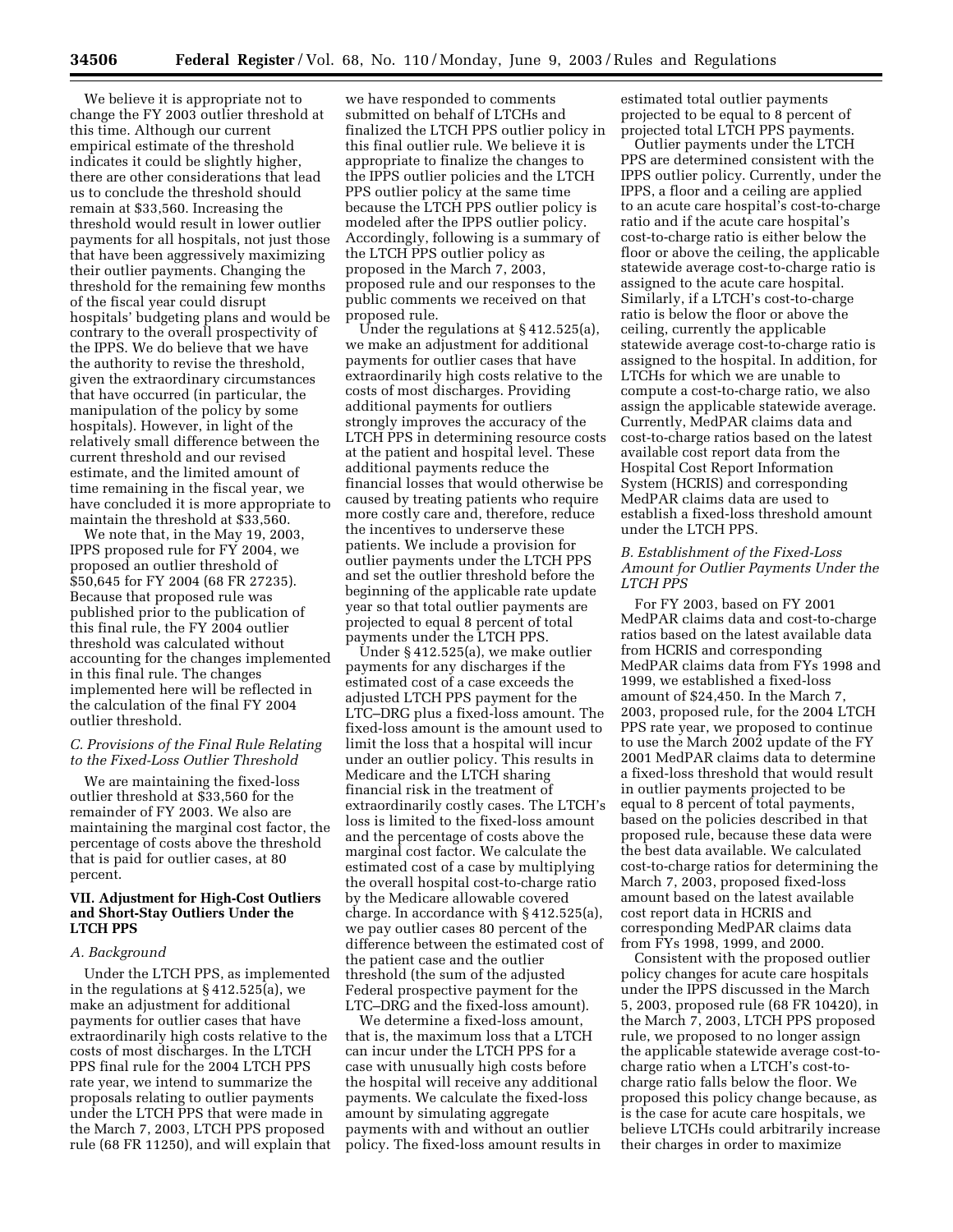outlier payments. Even though this arbitrary increase in charges should result in a lower cost-to-charge ratio in the future (due to the lag time in cost report settlement), currently when a LTCH's actual cost-to-charge ratio falls below the floor, the LTCH's cost-tocharge ratio would be raised to the applicable statewide average. This application of the statewide average would result in inappropriately higher outlier payments. Accordingly, we proposed to apply the LTCH's actual cost-to-charge ratio to determine the cost of the case, even where the LTCH's actual cost-to-charge ratio falls below the floor. No longer applying the applicable statewide average cost-tocharge ratio when a LTCH's actual costto-charge ratio falls below the floor would result in a lower future cost-tocharge ratio. Applying this lower costto-charge ratio to charges in the future to determine the cost of the case would result in more appropriate outlier payments. Therefore, consistent with the proposed policy change for acute care hospitals under the IPPS, we proposed that LTCHs would receive their actual cost-to-charge ratios no matter how low their ratios fall. Also, consistent with the proposed policy change for acute care hospitals under the IPPS, we proposed under § 412.525(a)(4), by cross-referencing proposed § 412.84(i), to continue to apply the applicable statewide average cost-to-charge ratio when a LTCH's costto-charge ratio exceeds the ceiling by proposing to adopt the proposed policy at proposed § 412.84(i)(1)(ii). Cost-tocharge ratios above this range are probably due to faulty data reporting or entry, and, therefore, should not be used to identify and make payments for outlier cases because such data are clearly errors and should not be relied upon.

In addition, we proposed to make a similar change to § 412.529(c), by crossreferencing proposed § 412.84(i), for determining short-stay outlier payments to indicate that the applicable statewide average cost-to-charge ratio would be applied when a LTCH's cost-to-charge ratio exceeds the ceiling, but not when a LTCH's cost-to-charge ratio falls below the floor. Since cost-to-charge ratios are also used in determining short-stay outlier payments, the rationale for the proposed change mirrored that for highcost outliers.

Therefore, consistent with IPPS outlier policy, in determining the proposed fixed-loss amount for the 2004 LTCH PPS rate year in the March 7, 2003, LTCH PPS proposed rule, we proposed to use only the current combined operating and capital cost-to-

charge ratio ceiling under the IPPS of 1.421 (as explained in the IPPS final rule (67 FR 50125, August 1, 2002)). We believe that using the current combined IPPS operating and capital cost-tocharge ratio ceiling for LTCHs is appropriate since, as we explained in the August 30, 2002, LTCH PPS final rule (67 FR 55960), LTCHs are certified as acute care hospitals that meet the criteria set forth in section 1861(e) of the Act in order to participate in the Medicare program. As we also discussed in the August 30, 2002, LTCH PPS final rule (67 FR 55956), in general, hospitals are paid as a LTCH only because their average length of stay is greater than 25 days in accordance with § 412.23(e). Furthermore, prior to qualifying as a LTCH under § 412.23(e)(2)(i), the hospitals generally are paid as acute care hospitals under the IPPS during the period in which they demonstrate that they have an average length of stay of greater than 25 days. Accordingly, if a LTCH's cost-to-charge ratio is above this ceiling, we proposed to assign the applicable IPPS statewide average costto-charge ratio. (Currently, the applicable IPPS statewide averages can be found in Tables 8A and 8B of the August 1, 2002, IPPS final rule (67 FR 50263).) We also would assign the applicable statewide average for LTCHs for which we are unable to compute a cost-to-charge ratio. Accordingly, in the March 7, 2003, LTCH PPS proposed rule, for the proposed 2004 LTCH PPS rate year, we proposed a fixed-loss amount of \$19,978. Thus, we proposed to pay an outlier case 80 percent of the difference between the estimated cost of the case and the outlier threshold (the sum of the adjusted Federal LTCH payment for the LTC–DRG and the proposed fixed-loss amount of \$19,978).

#### *C. Reconciliation of Outlier Payments Upon Cost Report Settlement*

Under existing regulations at § 412.525(a), we specify that no retroactive adjustment will be made to the outlier payments upon cost report settlement to account for differences between the estimated cost-to-charge ratios and the actual cost-to-charge ratios for outlier cases. This policy is consistent with the existing outlier payment policy for short-term acute care hospitals under the IPPS. However, as discussed earlier, in the March 5, 2003 IPPS proposed rule (68 FR 10420), we proposed to revise the methodology for determining cost-to-charge ratios for acute care hospitals under the IPPS because we became aware that payment vulnerabilities exist in the current IPPS outlier policy. Because the LTCH PPS high-cost outlier and short-stay policies

are modeled after the IPPS outlier policy, we believe they are susceptible to the same payment vulnerabilities and, therefore, merit revision.

As proposed for acute care hospitals under the IPPS at proposed § 412.84(m) in the March 5, 2003, proposed rule, we proposed in the March 7, 2003, LTCH PPS proposed rule under § 412.525(a)(4)(ii), by cross-referencing proposed § 412.84(m), that, for LTCHs, any reconciliation of outlier payments would be made upon cost report settlement to account for differences between the actual cost-to-charge ratio and the estimated cost-to-charge ratio for the period during which the discharge occurs. As was the case with the proposed changes to the outlier policy for acute care hospitals under the IPPS, we indicated that we were still assessing the procedural changes that would be necessary to implement this change for LTCHs under the LTCH PPS. In addition, we proposed to make a similar change in  $\S 412.529(c)(4)(ii)$ , by cross-referencing proposed § 412.84(m), to indicate that any reconciliation of payments for short-stay outliers would be made upon cost report settlement to account for differences between the estimated cost-to-charge ratio and the actual cost-to-charge ratio for the period during which the discharge occurs.

In addition, because we currently use cost-to-charge ratios based on the latest settled cost report, again consistent with the policy for acute care hospitals under the IPPS, any dramatic increases in charges by LTCHs during the payment year are not reflected in the cost-tocharge ratios when making outlier payments under the LTCH PPS. Consistent with the proposed policy change for acute care hospitals under the IPPS at proposed § 412.84(i) discussed in the March 5, 2003 IPPS proposed rule, because a LTCH has the ability to increase its outlier payments through a dramatic increase in charges and because of the lag time in the data used to calculate cost-to-charge ratios, in the March 7, 2003 LTCH PPS proposed rule, we proposed that fiscal intermediaries would use more recent data when determining a LTCH's costto-charge ratio. Therefore, under § 412.525(a)(4)(ii), by cross-referencing proposed § 412.84(i), we proposed that fiscal intermediaries would use either the most recent settled cost report or the most recent tentative settled cost report, whichever is later. In addition, we proposed to make a similar change to the short-stay outlier policy at § 412.529(c)(4)(ii), by cross-referencing proposed § 412.84(i), to indicate that subject to the proposed provisions in the regulations at § 412.84(i), fiscal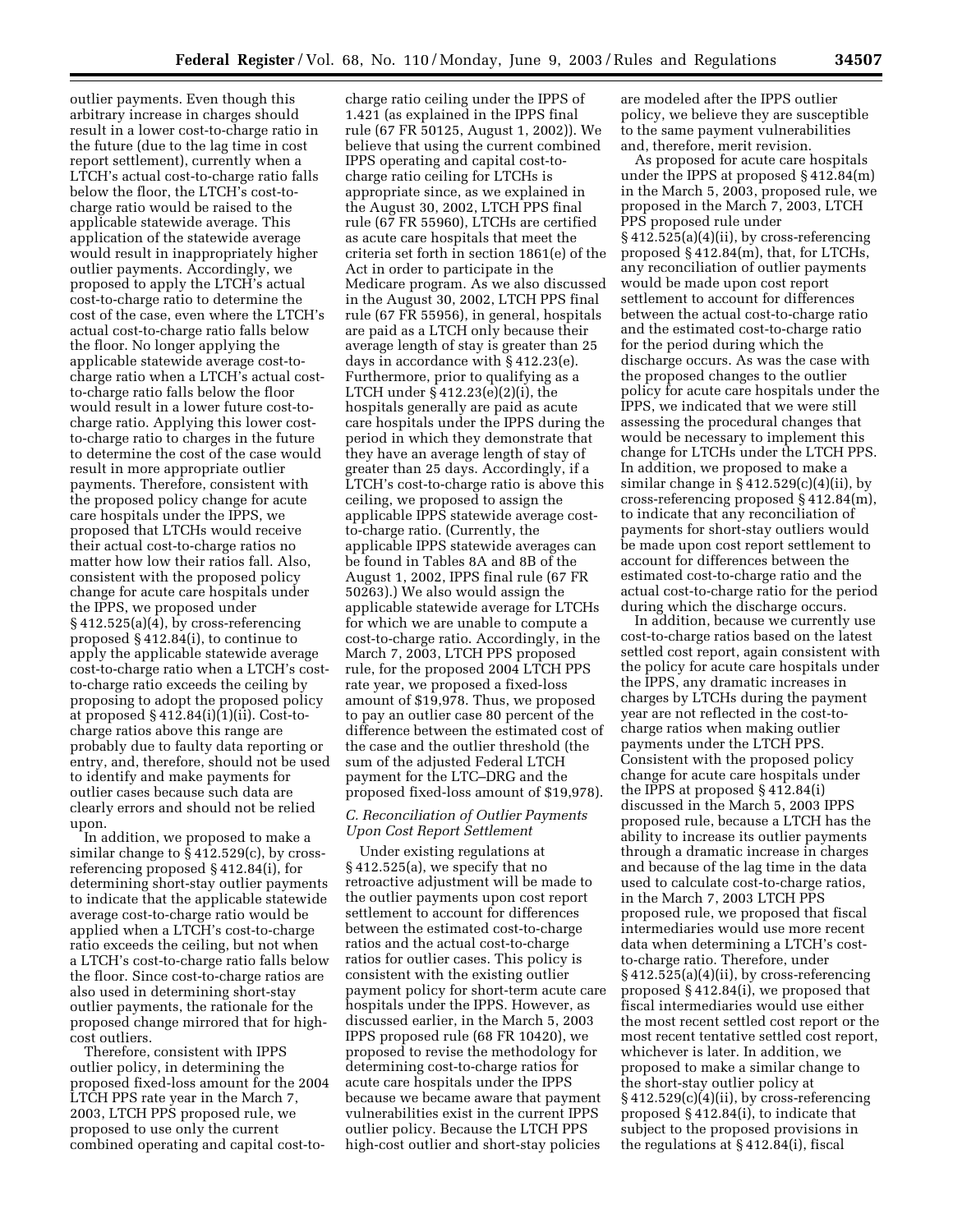intermediaries would use either the most recent settled cost report or the most recent tentative settled cost report, whichever is later.

In the March 7, 2003, LTCH PPS proposed rule, when we calculated the proposed fixed-loss amount of \$19,978 for the proposed 2004 LTCH PPS rate year, we did not assign the applicable statewide average cost-to-charge ratio when a LTCH's actual cost-to-charge ratio fell below the floor, consistent with the proposed IPPS outlier policy. However, because many features of the LTCH PPS are dependent upon IPPS outlier policies, we did not believe it was appropriate to finalize the proposed changes to the LTCH PPS outlier policy in the LTCH PPS final rule. Therefore, in calculating the final fixed-loss amount, we intend to apply the existing outlier policy (that is, not the policies proposed in the March 7, 2003, LTCH PPS proposed rule), using the statewide average for LTCHs whose cost-to-charge ratios fall below the floor. In addition, after analyzing the data that we would use to calculate the fixed-loss amount, we would only apply the statewide average to one LTCH that would have a cost-to-charge ratio that falls below the floor. Based on this analysis, we have concluded that it will not be necessary to recalculate a new fixed-loss amount once this outlier rule becomes effective because the difference between a fixedloss amount based on the elimination of the floor and a fixed-loss amount based on the statewide average would be negligible. Thus, the fixed-loss amount published in the LTCH PPS final rule will not be affected by changes in the outlier policy.

#### *D. Application of Outlier Policy to Short-Stay Outlier Cases*

Under some rare circumstances, a LTCH discharge could qualify as a short-stay outlier case (as defined under § 412.529) and also as a high-cost outlier case. In such a scenario, a patient could be hospitalized for less than five-sixths of the geometric average length of stay for the specific LTC–DRG, and yet incur extraordinarily high treatment costs. If the costs exceeded the LTCH PPS outlier threshold (that is, the short-stay outlier payment plus the fixed-loss amount), the discharge would be eligible for payment as a high-cost outlier. Thus, for a short-stay outlier case, the high-cost outlier payment is based on 80 percent of the difference between the estimated cost of the case plus the outlier threshold (the sum of the fixed-loss amount and the amount paid under the short-stay outlier policy).

#### *E. Summary of Public Comments on the LTCH PPS Outlier Policy in the March 7, 2003, Proposed Rule and Departmental Responses*

Of the approximately 30 pieces of correspondence we received on the March 7, 2003, LTCH PPS proposed rule, 22 pieces contained public comments on the proposed LTCH PPS high-cost and short-stay outlier policies that were included in the proposed rule. A summary of those comments and our departmental responses follow.

*Comment:* Many commenters supported our proposal to use the most recent tentatively settled Medicare cost report to determine the cost-to-charge ratios to be used for outlier payments under the LTCH PPS, since this policy would provide the most current data reviewed by the fiscal intermediaries for purposes of the outlier payment. A number of commenters also agreed with the proposal to eliminate the use of statewide averages for hospitals with cost-to-charge ratios below the minimum floor cost-to-charge ratio, stating that this proposal would remove incentives to rapidly increase charges relative to costs.

*Response:* We agree with the commenters and we are adopting the proposal to use the most recent tentatively settled Medicare cost report to determine the cost-to-charge ratios and the proposal to eliminate the use of statewide averages for hospitals with cost-to-charge ratios below the minimum floor cost-to-charge ratio. However, we want to take the opportunity in this final rule to clarify some points about the application of these policies.

The IPPS outlier policy in this final rule, which requires applying a hospital's actual cost-to-charge ratio to determine the cost of a case, even where the hospital's actual cost-to-charge ratio falls below the floor, will become effective 60 calendar days after the date of publication of this final rule. This policy will similarly become effective for LTCHs 60 calendar days after the date of publication of this final rule. For purposes of making actual outlier payments for discharges between July 1, 2003, and the effective date of this outlier rule (60 calendar days after the date of publication), LTCHs' cost-tocharge ratios that are below the floor will be replaced by the statewide average as under existing policy, while any outlier payments made on or after the effective date of this outlier rule will be determined under the new policy using the LTCHs' actual cost-to-charge ratio, even if that cost-to-charge ratio is below the floor.

Following is an example of how the policy eliminating the floor cost-tocharge ratio will apply beginning July 1, 2003:

As of July 1, 2003, Hospital A has a cost-to-charge ratio of 0.250, which is above the current cost-to-charge ratio floor of 0.206. Therefore, for purposes of determining outlier payment in the 2004 LTCH PPS rate year (July 1, 2003, to June 30, 2004), Hospital A would continue to use its cost-to-charge ratio of 0.250 (unless the fiscal intermediary changes Hospital A's cost-to-charge ratio due to tentative settlement of a cost report) and use the fixed-loss amount to be published in the LTCH PPS final rule for the 2004 LTCH PPS rate year.

Hospital B has a cost-to-charge ratio of 0.200, which is below the cost-to-charge ratio floor of 0.206. For purposes of determining outlier payments from July 1, 2003, until the effective date of this final rule (60 calendar days after the date of publication), Hospital B continues to use the statewide average cost-to-charge ratio. However, beginning with the effective date of the final rule, Hospital B uses its actual cost-to-charge ratio of 0.200 (unless the fiscal intermediary changes Hospital B's costto-charge ratio due to tentative settlement of a cost report), and continues to use the fixed-loss amount to be published in the LTCH PPS final rule.

*Comment:* Numerous other commenters representing LTCHs disagreed with our proposed policy that, for LTCHs, any reconciliation of outlier payments would be made upon cost report settlement to account for differences between the actual cost-tocharge ratio and the estimated cost-tocharge ratio for the period during which the discharge occurs. One commenter stated that the proposal would create accounting difficulties for hospitals and fiscal intermediaries, and suggested that if CMS is concerned about ''gaming'' related to outlier payments, then, as an alternative, the fiscal intermediaries could monitor charges per diem using PS&R data, or a quarterly reporting mechanism can be established similar to the HCFA–91. Other commenters wrote that constant updates to the cost-tocharge ratios for outlier payments would be a costly and burdensome process for LTCHs and fiscal intermediaries to administer. The commenters recommended that CMS maintain its current policy of using the most recent final cost report for cost-to-charge ratios with no changes until the following fiscal year.

Another commenter stated that requiring the fiscal intermediary to notify providers every time a change is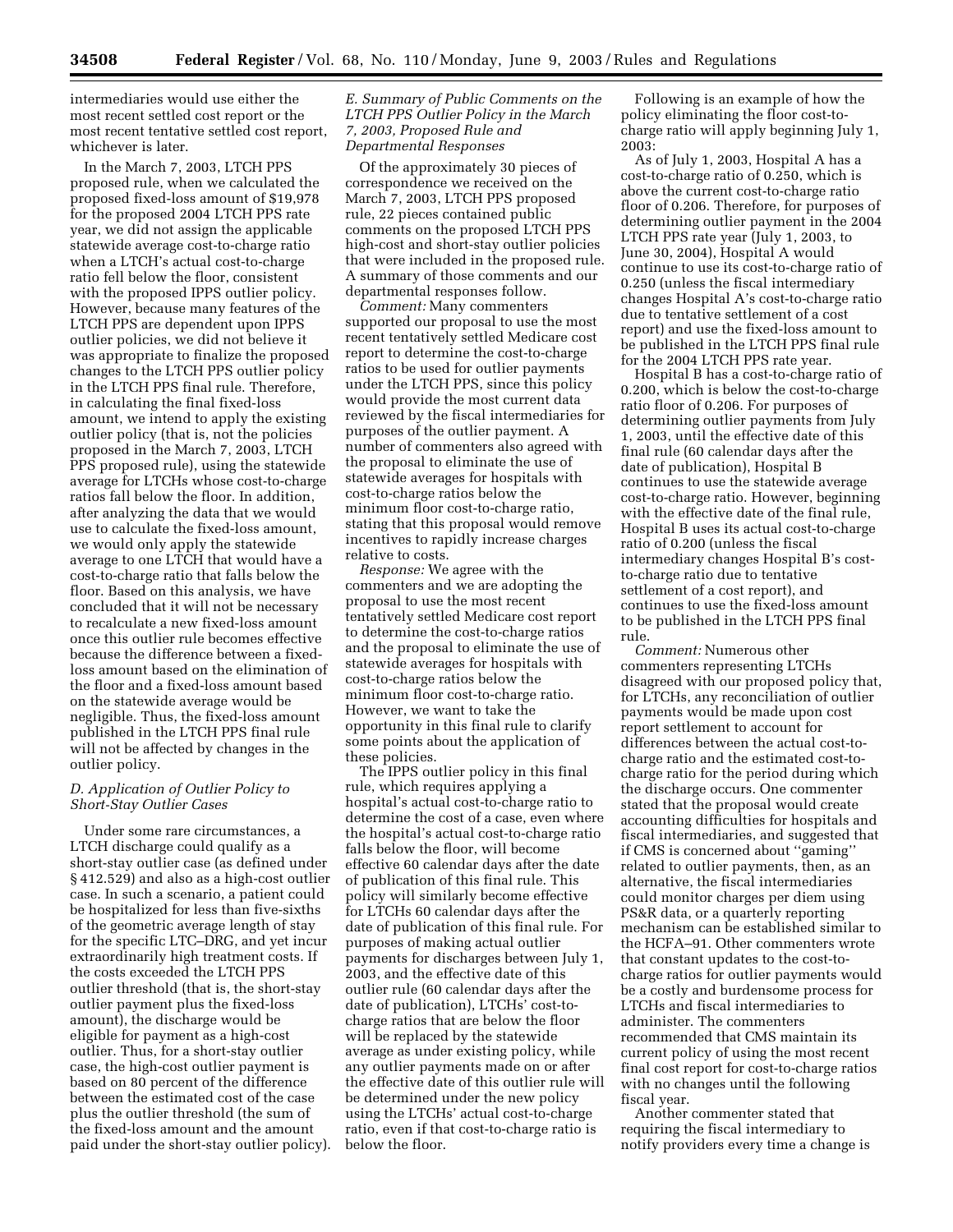made to the cost-to-charge ratio in the fiscal intermediary's system will cause the provider to make multiple unnecessary adjustments to properly account for the difference in payment for high-cost outliers and short-stay outlier cases. The commenter proposed that the fiscal intermediary should be required to send the provider notification each time the cost-to-charge ratio will be changed in its system.

*Response:* As explained in response to comments on the IPPS outlier proposed rule, although the provision concerning reconciliation is effective 60 days after the date of publication of this final rule, we understand that, given the large workload and limited resources of our fiscal intermediaries, attempting to implement this provision for all hospitals receiving outlier payments at the same time would create an administrative burden. Accordingly, we intend to issue a program instruction in the near future to assist fiscal intermediaries in implementing this provision during the remainder of the LTCH rate year.

Notably, however, for LTCHs, particularly because the universe of LTCHs is relatively small, we do not believe it will be overly burdensome for the fiscal intermediaries to rerun a LTCH's claims to determine the accurate outlier payment amount. We also do not believe that the reconciliation of outlier payments for LTCHs will be overly burdensome because LTCHs are on notice of the revised methodology.

We also are not adopting the commenter's recommendation to establish a system for monitoring PS&R data or for quarterly reporting. While those procedures might aid in detecting aberrant charge increases, we believe that the reconciliation process is preferable because it allows for outlier payments to be ultimately determined based on actual cost-to-charge ratios, rather than on estimates. Finally, we agree with the commenter that the fiscal intermediaries should notify the hospitals whenever a change is made to the cost-to-charge ratio. We plan to provide more details on this procedure in program instructions to be issued after the publication of this final rule.

*Comment:* Several commenters questioned whether CMS has the authority to retroactively adjust outlier payments, stating that it is ''completely contrary to the entire concept of a prospective payment system,'' and would generate budgeting uncertainty and administrative burden for hospitals and CMS.

One commenter claimed that the Secretary of the Department of Health and Human Services has argued in court that the Medicare statute does not allow retroactive adjustments to outlier payments. (See *County of Los Angeles* v. *Shalala*, 192 F.3d 1005 (D.C. Cir. 1999).)

Another commenter argued that since the LTCH PPS is uniquely different from the IPPS in that a much greater percentage of overall payment under the LTCH PPS is dependent upon cost-tocharge ratios (high-cost outliers and short-stay outliers combined), subjecting such a large portion of payments to a cost-based settlement approach defeats the purpose and benefits of a PPS. Specifically, the commenter noted that since the cost-to-charge ratio is used to determine payment for both high-cost outliers and for short-stay outliers, which combined, can represent a significant percentage of all discharges from a LTCH, both the classification of a case as a short-stay or high-cost outlier and the resulting payment amount would have to be reassessed and possible retroactive adjustments would have to be made following an audit of more recent cost report data. Therefore, the commenter believed that a policy that allows for retroactive adjustments to prior payment amounts introduces a large amount of uncertainty and complexity that the PPS was intended to eliminate.

*Response:* As an initial matter, our position in the court cases is more accurately presented as stating that the language of the statute does not clearly mandate that the actual amount of outlier payments must be between 5 and 6 percent of total outlier payments under the IPPS, and that our policy of not making retroactive adjustments to ensure that actual payments fall between that range is consistent with the intent of Congress. However, the commenters are correct in pointing out that a basic premise of a PPS is predictability of payment, the prospectivity of the system is undermined when it is manipulated and abused in order to maximize reimbursement. Under the IPPS, in light of the gross abuses of the current methodology by some hospitals, and the negative impact such overpayments ultimately have on other hospitals due to their impact on the fixed-loss amount, we believe the option of reconciling outlier payments based on the settled cost report for hospitals that have been initially paid using a significantly inaccurate cost-to-charge ratio compared to the actual ratio from the cost reporting period is now appropriate. We believe that at this time it is appropriate to adopt this policy for the LTCH PPS because it will contribute to the overall accuracy and fairness of

the fixed-loss amount under the prospective payment system.

As we stated above, in our view, reconciling outlier payments because they were originally paid on the basis of a significantly inaccurate cost-to-charge ratio is similar to recovering outlier payments when adjustments are made to covered charges for any services that are not found to be medically necessary or appropriate under Medicare upon medical or other review. This review is explicitly provided for under the IPPS policy at § 412.84(d). This provision was established when the IPPS was first implemented for FY 1984 (48 FR 39785).

The court cases referenced by the commenters all addressed the issue of whether outlier payments must be retroactively adjusted when the level of the fixed-loss amount under the IPPS determined in advance of the fiscal year to which it applies ultimately results in actual IPPS outlier payments that are a smaller percentage of total IPPS DRG payments than was originally projected. We believe that an important goal of a PPS is predictability. Therefore, we believe that the fixed-loss outlier threshold, whether under the IPPS or the LTCH PPS, should be projected based on the best available historical data and should not be adjusted retroactively. We believe that a retroactive change to the fixed-loss outlier threshold would affect all hospitals subject to a PPS, thereby undercutting the predictability of the system as a whole. However, if we deem it necessary as a result of a hospitalspecific data variance to reconcile outlier payments of an individual hospital, such action on our part would not affect predictability of the entire system. Rather, because each hospital is on notice as to our revised methodology for determining cost-to-charge ratios and that outlier payments are subject to possible reconciliation, we are able to maintain the predictability of the system as a whole. Further, because reconciliation of outlier payments will affect only certain hospitals, the administrative burden of implementing such a policy is minimized. Accordingly, we continue to believe that the fixed-loss amount should be based on projected payments using the latest available historical data without retroactive adjustments. This was our position in the court cases cited by the commenter, and it has been our consistent and often stated position, including earlier in this final rule and in the March 5, 2003, IPPS outlier proposed rule.

*Comment:* One commenter recommended that subregulatory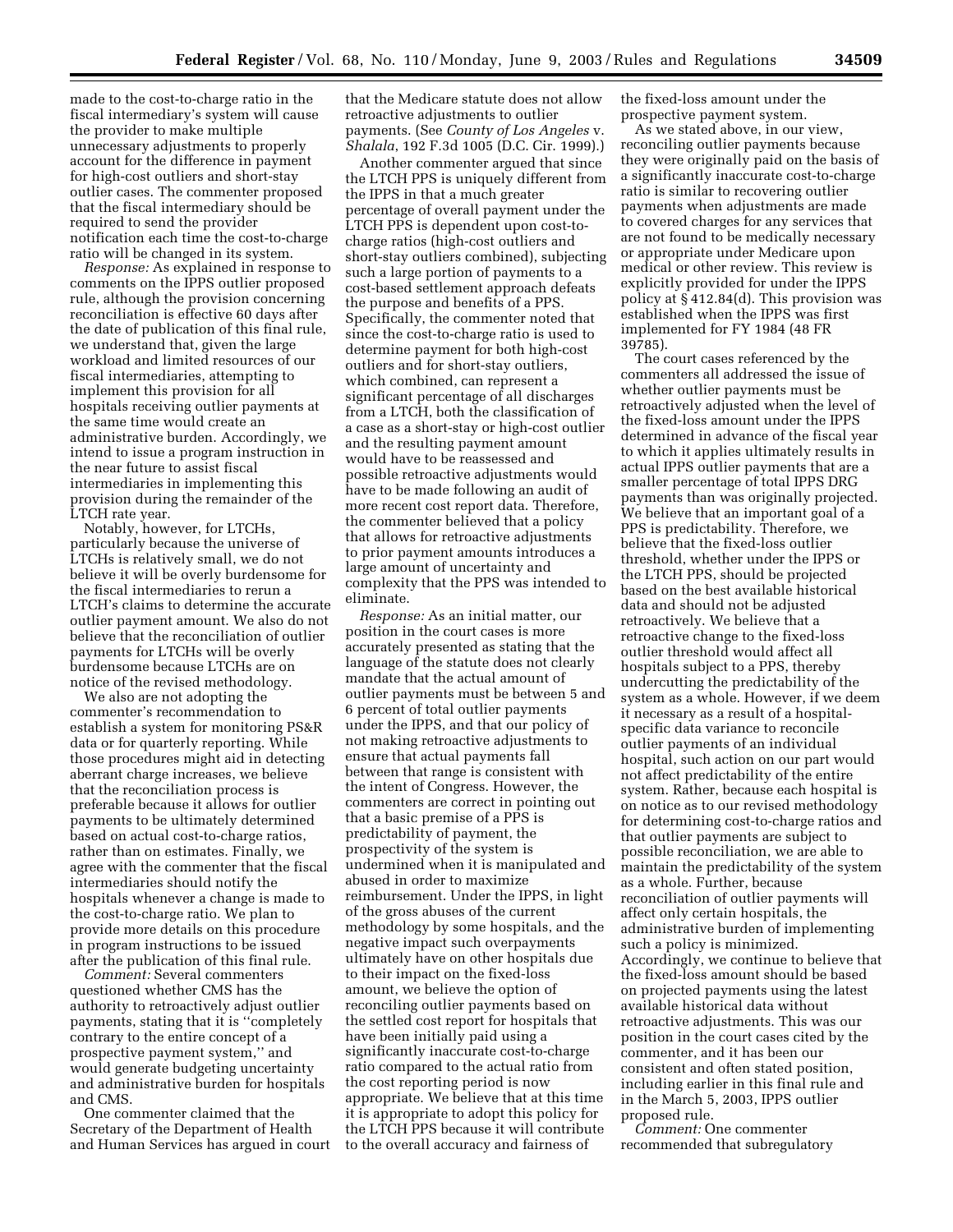guidelines for the review of outlier payments be established, specifying what changes to the cost-to-charge ratios would trigger a review and what entity is responsible for determining whether a review is necessary. The commenter added that CMS should ensure that outlier thresholds are estimated to reflect 8 percent of total payments. Another commenter stated that the proposed reconciliation to cost-tocharge ratios should be limited only to those hospitals that meet certain criteria, such as hospitals that cross a defined threshold of charge increases combined with a high level of outlier payments compared to the norm. The commenter requested that the final rule include specific criteria to be used for the determination of hospitals that will be subject to such an adjustment.

*Response:* As we stated earlier in this final rule, we intend to issue a program instruction to the fiscal intermediaries in the near future that will provide specific criteria to be used in the reconciliation of outlier payments for the remainder of the LTCH PPS rate year.

For cost reporting periods beginning on or after October 1, 2003, we are considering instructing fiscal intermediaries to conduct reconciliation for those LTCHs whose actual cost-tocharge ratios are found to be plus or minus 10 percentage points from the cost-to-charge ratio used during that time period to make outlier payments, and that have total FY 2004 outlier payments (high-cost and short stay outlier payments combined) that exceed \$500,000. We believe these thresholds would appropriately capture those LTCHs whose outlier payments will be substantially inaccurate when using the ratio from the contemporaneous cost reporting period compared to the ratio from the latest cost reporting period. LTCHs exceeding these thresholds during their applicable cost reporting periods would become subject to reconciliation of their outlier payments. These thresholds would be reevaluated annually and, if necessary, modified each year. However, fiscal intermediaries would also have the administrative discretion to reconcile additional LTCHs' cost reports based on analysis that indicates the outlier payments made to those hospitals are significantly inaccurate.

In addition, we will continue to ensure that outlier payments are projected to be equal to 8 percent of total LTCH PPS payments by using the best and most recent available data in computing the fixed-loss amount.

*Comment:* One commenter strongly supported and recommended approval

of the proposals to use the most recent settled or tentatively settled cost report or other latest available data from the provider or the fiscal intermediary, and the reconciliation for outlier payments upon cost report settlement. The commenter was in favor of these proposals because the commenter believed that they correct the ''inappropriately harmful impact'' that the current rules have on those hospitals that hold charge increases to a level lower than their cost increases. The commenter recommended that these proposed policies should be applied retroactively to the beginning of the LTCH PPS. However, the commenter did not agree that an adjustment for the time value of overpayments or underpayments should be applied to outlier payments received in a cost reporting period, since the issue has already been addressed in the regulations at 42 CFR 405.378, and no other aspect of a final settlement reflects payment of interest.

Another commenter asserted that interest should not be assessed after the cost report is settled and before the provider has a chance to review and appeal potentially erroneous claims. Instead, the commenter recommended that CMS should allow a 180-day appeal period to give providers an opportunity to review the settlement and file appeals without interest.

*Response:* As we stated earlier, we are adopting as final the proposals to eliminate the use of statewide averages for hospitals with cost-to-charge ratios below the minimum floor cost-to-charge ratio, the use of the cost-to-charge ratio from a tentatively settled cost report or alternative best available data, and finalizing the reconciliation policy for outlier payments upon cost report settlement. We understand the commenters' concerns and acknowledge that a change in policy is needed, but under our rulemaking authority, there is a serious question as to whether we could apply these policies retroactively. Therefore, consistent with the rationale explained under the IPPS section of this final rule, the effective date of the policies concerning elimination of the floor, and using alternative data from the fiscal intermediary or the provider, is for discharges occurring on or after August 8, 2003. The use of the later of either the most recent tentatively settled cost report or the most recent settled cost report is effective for discharges occurring on or after October 1, 2003. The effective date of reconciliation of outlier payments is for discharges occurring on or after August 8, 2003.

As noted previously, although the provision concerning reconciliation is

effective 60 days after the date of publication of this final rule, we understand that, given the large workload and limited resources of our fiscal intermediaries, attempting to implement this provision for all hospitals receiving outlier payments at the same time would create an administrative burden. We intend to issue a program instruction in the near future to assist fiscal intermediaries in implementing this provision during the remainder of the LTCH rate year.

We are implementing these effective dates under §§ 412.84(i) and (m), as referenced under the LTCH PPS outlier regulations at §§ 412.525(a)(4) and 412.529(c)(5).

In regard to the commenter's objection to the policy concerning the time value of money, outlier payments are uniquely susceptible to manipulation because hospitals set their own level of charges without review by the fiscal intermediary. Therefore, despite the recovery of the overpayment by CMS, a hospital would essentially benefit from an interest-free loan simply by increasing its charges in the interim. In order to ensure that hospitals are reimbursed fairly for extremely costly cases, it is necessary to establish a mechanism whereby an adjustment can be made to help guarantee that payments appropriately reflect the marginal costs of care for outlier cases. Under the LTCH PPS, it is also important to ensure that hospitals are paid correctly for short-stay outlier cases. We believe an adjustment for the time value of money is the appropriate mechanism to use to ensure equity and accuracy of payments.

*Comment:* Several commenters noted the potential implications a retroactive adjustment to high-cost outlier payments may have on a beneficiary's use of lifetime reserve days. Medicare beneficiaries in a LTCH are much more likely to exceed their 90 days of available inpatient care during a LTCH stay than during a short-term acute hospital stay. A Medicare beneficiary's lifetime reserve days (days 91 through 150) are not used as long as coinsurance days are available or as long as a stay is covered under the LTC–DRG. However, as soon as a day of care moves the beneficiary into the high-cost outlier category, this day and subsequent days are counted against the beneficiary's lifetime reserve days, and the stay is paid by Medicare as a high-cost outlier, with beneficiary coinsurance equal to half of the inpatient deductible amount. The commenters stated that the proposed policy would result in retroactive adjustments to the day on which a patient's stay moves into the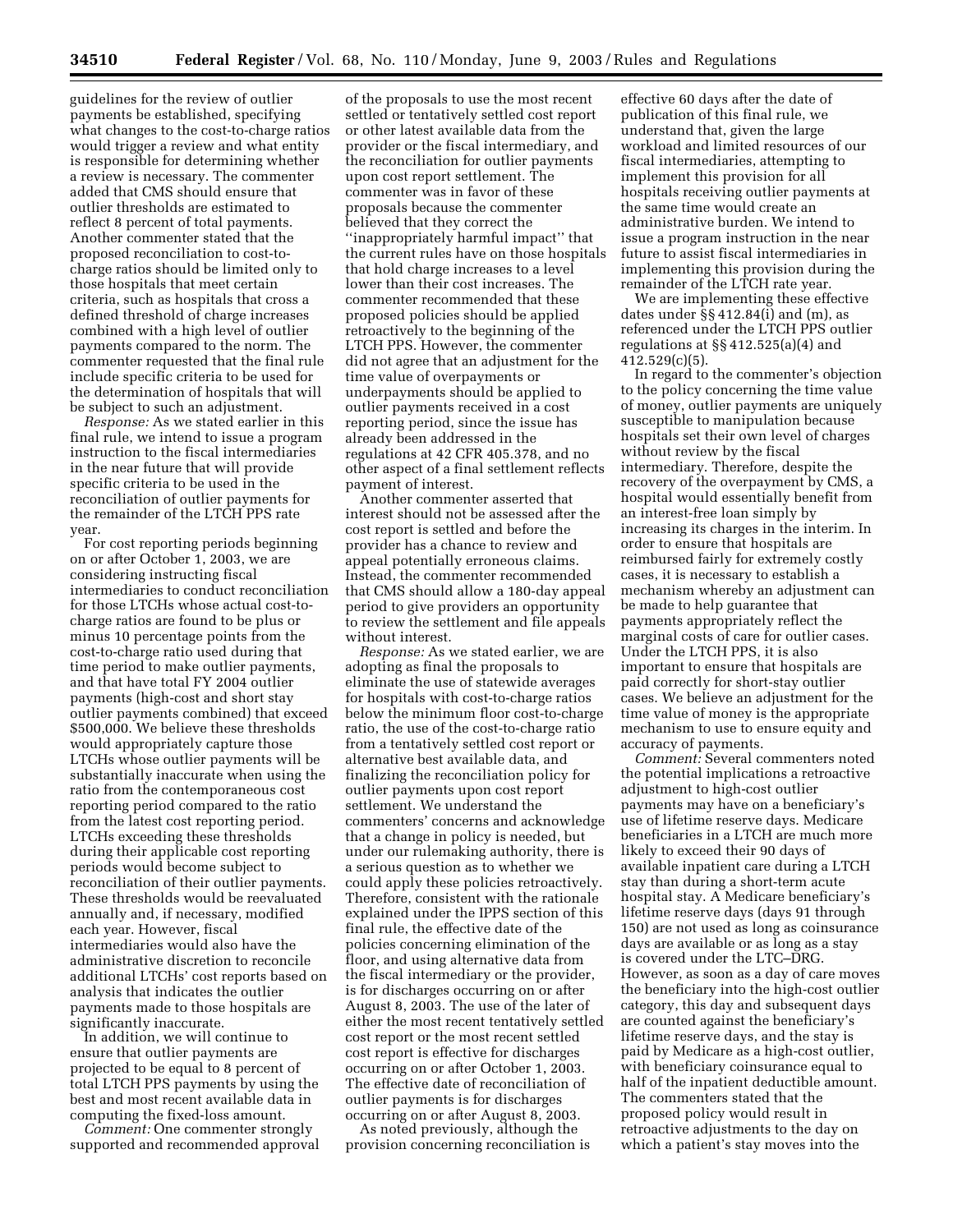high cost category, thereby retroactively adjusting the lifetime reserve days available to a beneficiary.

One commenter stated that coverage based on a changing cost-to-charge ratio would not be a sound policy, and CMS should consider changing the high-cost outlier threshold determination to a per diem methodology to ensure that all beneficiaries receive the same number of benefit days and coverage.

The commenters also pointed out that, for similar reasons, a policy that would retroactively reconcile outlier payments will create an unworkable system for the administration of Medicare supplemental (Medigap and Medicaid) payments, since such a policy anticipates that the Medigap and Medicaid programs will make retroactive adjustments to beneficiary benefits and payments. The commenters recommended that CMS consider severing the link between the count of Part A benefit days and cost outlier status and, instead, count beneficiary Part A days on a per diem basis so that the Part A benefit is not dependent upon changes to the cost-to-charge ratio and high-cost outlier status.

*Response:* We have reviewed all the comments concerning the effect of the policy for reconciling outlier payments on a beneficiary's lifetime reserve days and eligibility for coverage under the Medigap and Medicaid programs. We believe that the commenters have raised a number of valid concerns. While we are adopting as final the policy to reconcile outlier payments upon cost report settlement to account for differences between the estimated costto-charge ratio and the actual cost-tocharge ratio for the period during which the discharge occurs, we believe that, because the outlier policy changes are intended to address accuracy of outlier payments rather than coverage or eligibility, any changes to a LTCH's outlier payments made as a result of reconciliation should not retroactively affect a beneficiary's lifetime reserve days or coverage status under Medigap or Medicaid. Specifically, no retroactive adjustments will be made to determine the day on which a beneficiary's stay moves to high-cost outlier status, and, therefore, no retroactive adjustments will be made to lifetime reserve days used or available. The reconciliation of outlier payments to the LTCH by the fiscal intermediary will simply be a redetermination of outlier payment upon cost report settlement. Similarly, no retroactive adjustments are required to be made to beneficiary benefits and payments under Medigap and Medicaid.

Accordingly, we do not believe it is necessary to adopt the policy suggested by the commenters under which beneficiary Part A days would be counted on a per diem basis, since the receipt of Part A benefits will not be dependent upon changes to the cost-tocharge ratio and outlier status.

*Comment:* Commenters wrote that since the LTCH PPS is new and CMS and the LTCH industry have almost no experience with the LTCH PPS and outlier payments, CMS has no policy reason for changing the LTCH PPS outlier policy at this time. The commenters stated that additional time and experience under the new system are needed before CMS has the information necessary to appropriately address potential problems.

*Response:* We disagree with the commenters' assertion that because the LTCH PPS is still in its nascent stages, the challenges that have surfaced under the IPPS may not yet necessarily apply to the LTCH PPS. However, we believe those same challenges may arise in the LTCH PPS context because many of this system's features are modeled after the IPPS. We believe that being proactive in ensuring the accuracy of outlier payments by making additional payments only for truly high-cost cases is a matter of sound public policy. It is also our responsibility to ensure the integrity of the Medicare Trust Fund, which we believe this policy accomplishes. We note that we will continue to monitor all aspects of the LTCH PPS, and may propose to make other adjustments in the future if warranted.

*Comment:* One commenter asked that CMS clarify the effective date of the proposed cost-to-charge ratio policies. The commenter stated that if the effective date is for discharges occurring on or after July 1, 2003, then, for LTCHs with a fiscal year end date of June 30, the implementation process would be eased for the fiscal intermediaries and LTCHs. However, for those LTCHs that do not have a fiscal year end date of June 30, the commenter asserted that the task of accounting for the proposed costto-charge ratio regulations would be administratively burdensome for the fiscal intermediaries and LTCHs. Therefore, the commenter requested that the effective date for the proposed outlier regulations should be for cost reporting periods beginning on or after July 1, 2003.

*Response:* We do not believe that the implementation of the outlier policies will be overly burdensome to LTCHs. As we noted previously, although this provision is effective 60 days after the date of publication of this final rule, we understand that, given the large workload and limited resources of our

fiscal intermediaries, attempting to implement this provision for all hospitals receiving outlier payments at the same time would create an administrative burden. We intend to issue a program instruction in the near future to assist fiscal intermediaries in implementing this provision during the remainder of the LTCH rate year.

Also, as we stated in responses to comments above, the outlier policy on applying a LTCH's actual cost-to-charge ratio to determine the cost of a case, even where the LTCH's actual cost-tocharge ratio falls below the floor, will become effective for discharges occurring on or after August 8, 2003. For purposes of making outlier payments between July 1, 2003, and August 8, 2003, cost-to-charge ratios that fall below the floor will be replaced by the statewide average, while any outlier payments made on or after August 8, 2003, will be determined using the actual cost-to-charge ratio, even if that cost-to-charge ratio falls below the floor.

The policies at  $\S 412.84(i)(1)$ ,  $(3)$ , and (4) and § 412.84(m), as referenced under the LTCH PPS outlier regulations at § 412.525(a)(4) and § 412.529(c)(5) concerning use of alternative ratios and the elimination of the floor on cost-tocharge ratios are effective for discharges occurring on or after August 8, 2003. The effective date of the policy concerning use of the most recent tentatively settled cost report or the most recent settled cost report at § 412.84(i)(2) is for discharges occurring on or after October 1, 2003. The effective date of the policy regarding reconciliation of outlier payments is for discharges occurring on or after August 8, 2003.

For example, regardless of the fiscal year begin date, between July 1, 2003, and August 8, 2003, if a hospital's costto-charge ratio is below the floor, the hospital would continue to use the statewide average cost-to-charge ratio as under existing policy. However, beginning with discharges occurring on or after August 8, 2003, the hospital would use its actual cost-to-charge ratio, even if it were below the floor, and not the statewide average cost-to-charge ratio. Similarly, effective August 8, 2003, under § 412.84(i)(1), CMS may use an alternative cost-to-charge ratio, or a hospital may request that the fiscal intermediary use a different cost-tocharge ratio based on substantial evidence presented by the hospital. Then, regardless of a hospital's fiscal year begin date, effective for discharges occurring on or after October 1, 2003, a hospital's cost-to-charge ratio will be based on the data available from the most recently tentatively settled or final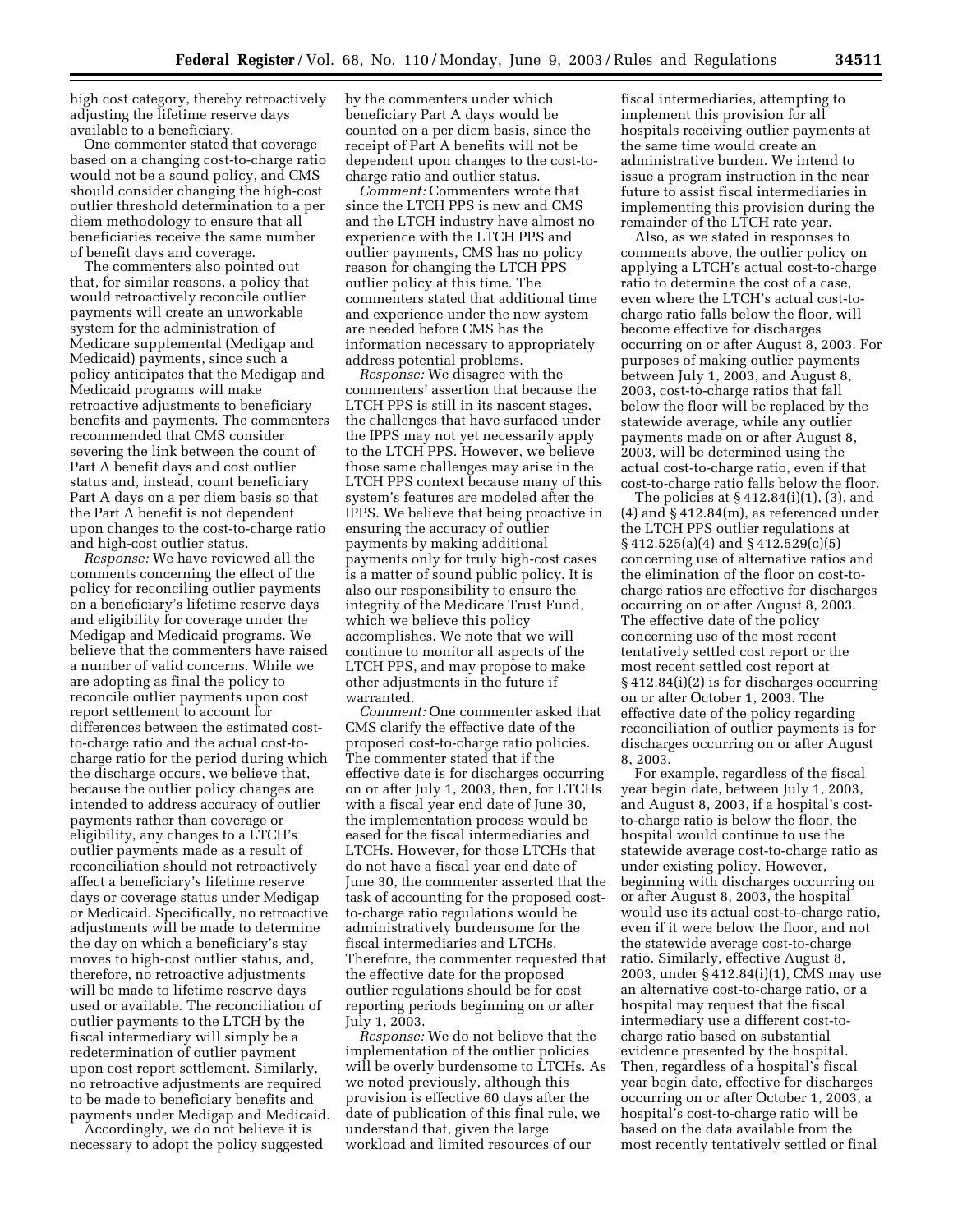settled cost report, whichever is later. Finally, once a hospital submits to the fiscal intermediary its cost report for the period ending on or after August 8, 2003, the fiscal intermediary would use the program instructions we intend to issue in the near future that will provide specific criteria for implementing this provision on reconciliation.

*Comment:* A commenter who wrote on behalf of LTCHs that have a fiscal year end date of December 31, asked the following questions related to the proposed cost-to-charge ratio policy: (1) Will the cost-to-charge ratio for outlier payments be derived from the prior year's (December 31, 2002) cost report or from the fiscal year ending December 31, 2001, cost report, since the fiscal year ending December 31, 2002, cost report is not due to the Medicare fiscal intermediary until May 31, 2003? (2) Will the cost-to-charge ratio change when the fiscal year ending December 31, 2003, cost report is filed on May 31, 2004? (3) Will the cost-to-charge ratio for fiscal year ending December 31, 2003, outlier payments change when the cost report is tentatively settled and finalized in 2004 or 2005? (4) Will the cost-to-charge ratios for fiscal year ending December 31, 2003, change when appeals are settled in 2006 or 2007? (5) Will each Medicare claim applicable to outlier payments be reprocessed when the cost-to-charge ratio changes?

*Response:* It appears that the commenter is essentially asking how cost report settlement will affect changes to a hospital's cost-to-charge ratio. As explained above, each hospital's cost-to-charge ratio may change effective for discharges occurring on or after August 8, 2003, in instances where the cost-to-charge ratio is below the floor, or CMS believes an alternative cost-to-charge ratio should be used. A hospital's cost-to-charge ratio also may change effective for discharges occurring on or after October 1, 2003, based on the most recent tentatively settled cost report, or the final settled cost report, whichever is later.

In response to the commenter's third question, the reconciliation policy is effective for discharges occurring on or after 60 calendar days after the publication of this final rule. As we stated above, we intend to issue a program instruction to fiscal intermediaries in the near future that will provide specific criteria for determining how the reconciliation of outlier payments will be implemented. However, we note, as with other cost report settlement issues, the hospital may appeal the Notice of Program Reimbursement for the December 31,

2004, cost report and the cost-to-charge ratio, and, therefore, outlier payments may change depending on the outcome of the appeal.

Finally, in response to the commenter's fifth question, not all claims may be reprocessed when the cost-to-charge ratio changes upon reconciliation. Again, as explained previously, we intend to issue a program instruction to fiscal intermediaries that will provide specific criteria for determining how the reconciliation of outlier payments will be implemented.

*Comment:* One commenter supported the proposal to use more recent cost-tocharge ratios to calculate outlier payments and eliminate the use of the statewide average cost-to-charge ratio floor, but expressed concern that an abrupt change to cost-to-charge ratios would create significant and unanticipated reductions in outlier payments and urged CMS to implement a transition period for all hospitals that would be adversely affected by the proposed policy changes.

*Response:* We have received many comments stating that a transition period is necessary, mostly in relation to the proposed policy for IPPS outlier payments. In the context of LTCHs, we do not believe that this policy will result in significant reductions in historic outlier payments, because the LTCH PPS is a new system, there were no outlier payments under the previous reasonable cost-based payment methodology, and LTCHs only recently had the opportunity to choose whether they wish to be reimbursed on a blend of LTCH PPS and reasonable cost-based payments over a 5-year period, or on 100 percent of the Federal rate. Therefore, we do not believe that the proposed changes to the outlier policy will place any LTCHs at risk for a substantial loss of reimbursement. In addition, as stated above, we believe that the proposed policy changes will ensure that the fixed-loss amount is established at a reasonable level and that each hospital will be reimbursed for high-cost and short-stay outlier cases in an accurate and equitable manner. Thus, we believe that it is in the best interest of CMS and the hospital community as a whole to forego a transition period and implement the proposed changes to the outlier policy as soon as possible.

#### *E. Provisions of the Final Rule*

Consistent with the final IPPS outlier policy in this final rule, we are revising §§ 412.525(a)(4) and 412.529(c)(5) to specify that, for discharges from LTCHs under the LTCH PPS occurring on or after October 1, 2002, and before August

8, 2003, no reconciliations will be made to high-cost outlier payments or to short-stay outlier payments, respectively, upon cost report settlement to account for differences between the estimated cost-to-charge ratio and the actual cost-to-charge ratio of the case. We are specifying in §§ 412.525(a)(4)(iii) and 412.529(c)(5)(iii) that for discharges from LTCHs under the LTCH PPS occurring on or after October 1, 2003, high-cost outlier payments and shortstay outlier payments, respectively, are subject to the provisions of § 412.84(i)(2) (which are applicable to IPPS hospitals).

#### *G. Short-Stay Outlier Cases*

A short-stay outlier case may occur when a beneficiary receives less than the full course of treatment at the LTCH before being discharged. These patients may be discharged to another site of care or they may be discharged and not readmitted because they no longer require treatment. Furthermore, patients may expire early in their LTCH stay.

As we discussed in the August 30, 2002, LTCH PPS final rule (67 FR 55970), generally LTCHs are defined by statute as having an average length of stay of greater than 25 days. We believe that a payment adjustment for short-stay outlier cases results in more appropriate payments, because these cases most likely would not receive a full course of treatment in such a short period of time and a full LTC–DRG payment may not always be appropriate. Payment-to-cost ratios simulated for LTCHs, for the cases described above, show that if LTCHs receive a full LTC–DRG payment for those cases, they would be significantly ''overpaid'' for the resources they have actually expended.

Under § 412.529, we adjust the per discharge payment for a short-stay outlier patient to the least of 120 percent of the cost of the case, 120 percent of the LTC–DRG specific per diem amount multiplied by the length of stay of that discharge, or the full LTC–DRG payment, for all cases with a length of stay up to and including five-sixths of the geometric average length of stay of the LTC–DRG.

As we discussed in section VI.C.3. of the March 7, 2003, proposed rule, in the March 5, 2003, proposed rule (68 FR 10420), we proposed to revise the methodology for determining cost-tocharge ratios for acute care hospitals under the IPPS because we became aware that payment vulnerabilities exist in the current IPPS outlier policy. Because the LTCH PPS high-cost outlier and short-stay outlier payments are also based on cost-to-charge ratios as under the IPPS, we believe they are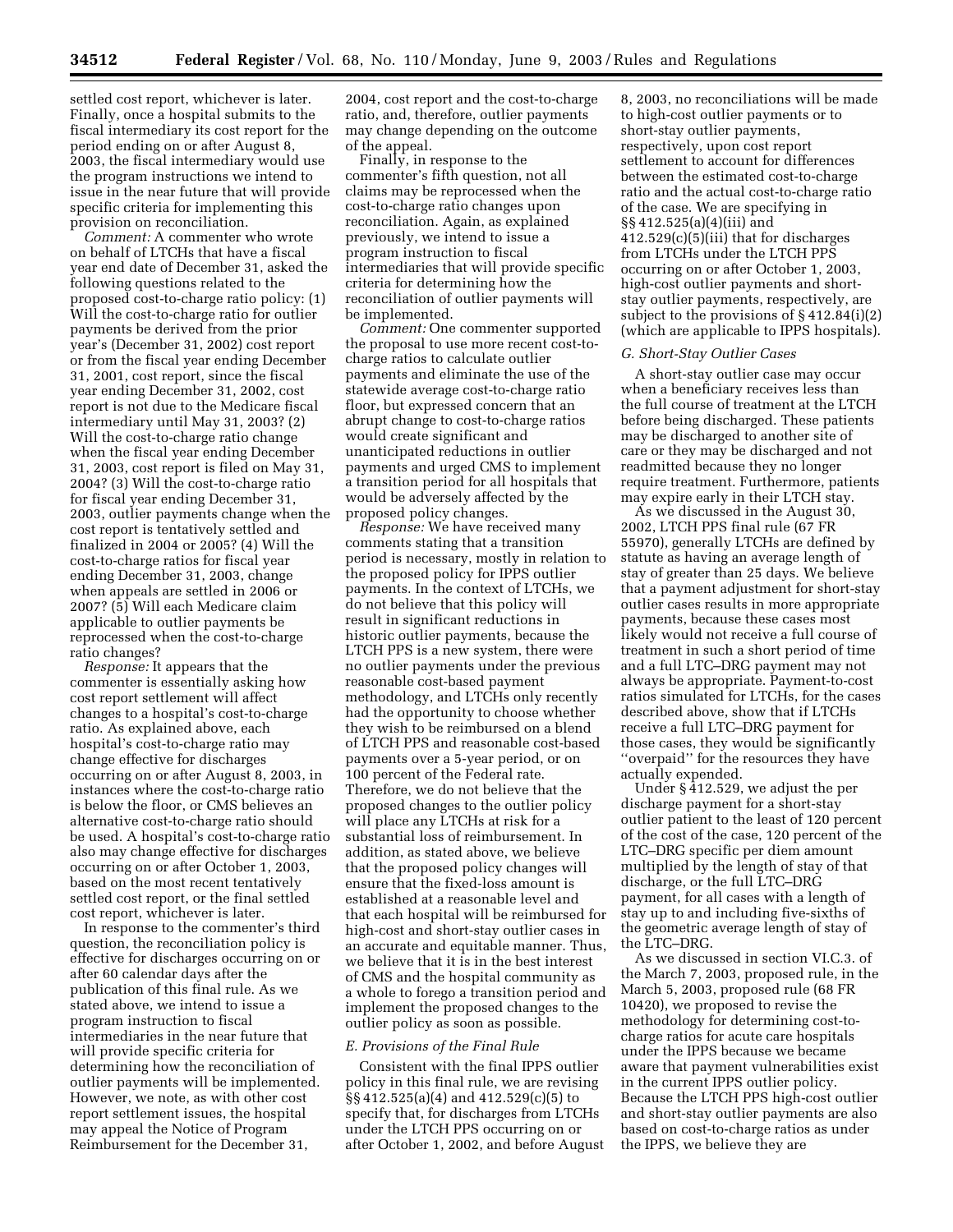susceptible to the same payment vulnerabilities as the IPPS and, therefore, merit revision. As proposed for acute care hospitals under the IPPS at proposed § 412.84(i) and (m) in the March 5, 2003, proposed rule (68 FR 10429) and as we proposed for LTCHs above for high-cost outlier payments at § 412.525(a)(4)(ii), we proposed under § 412.529 that short-stay outlier payments would be subject to the proposed provisions in the regulations at § 412.84(i) and (m). Therefore, consistent with the proposed changes to the high-cost outlier policy discussed in section VI.C.3. of the March 7, 2003, proposed rule, we proposed, by crossreferencing § 412.84(i), that fiscal intermediaries would use either the most recent settled cost report or the most recent tentatively settled cost report, whichever is later, in estimating a LTCH's cost-to-charge ratio. We also proposed, by cross-referencing § 412.84(i), that the applicable statewide average cost-to-charge ratio would only be applied when a LTCH's cost-tocharge ratio exceeds the ceiling. Finally, we proposed, by cross-referencing § 412.84(m), that any reconciliation of payments for short-stay outliers would be made upon cost report settlement to account for differences between the estimated cost-to-charge ratio and the actual cost-to-charge ratio for the period during which the discharge occurs. We further noted that as was the case with the proposed changes to the outlier policy for acute care hospitals under the IPPS, we were still assessing the procedural changes that would be necessary to implement this change.

We received numerous comments on the proposed changes to the outlier policy as it relates to short-stay outliers. We have summarized and responded to these comments in the previous section related to outlier payments under the LTCH PPS. Therefore, as discussed above, under § 412.529, short-stay outlier payments are subject to the provisions of §§ 412.84(i)(1), (3), and (4) and § 412.84(m) for discharges occurring on or after August 8, 2003, and subject to the provisions of § 412.84(i)(2) for discharges occurring on or after October 1, 2003.

#### **VIII. Collection of Information Requirements**

Under the Paperwork Reduction Act of 1995 (PRA), we are required to provide 30-day notice in the **Federal Register** and solicit public comment before a collection of information requirement is submitted to the Office of Management and Budget (OMB) for review and approval. In order to fairly evaluate whether an information

collection should be approved by OMB, section 3506(c)(2)(A) of the Paperwork Reduction Act of 1995 (PRA) requires that we solicit comment on the following issues:

• The need for the information collection and its usefulness in carrying out the proper functions of our agency.

• The accuracy of our estimate of the information collection burden.

• The quality, utility, and clarity of the information to be collected.

• Recommendations to minimize the information collection burden on the affected public, including automated collection techniques.

In the March 5, 2003, proposed rule, we solicited comment on the recordkeeping requirements referenced in the proposed amendments to § 412.84. Under the proposed amendments to § 412.84(h), a hospital may request that its fiscal intermediary use a different (higher or lower) cost-tocharge ratio based on substantial evidence presented by the hospital. The burden imposed by this section is the time it takes to write the request. We estimated that 120 hospitals would make this request per year and that it would take each one 8 hours for a total annual burden of 960 hours.

We did not receive any comments on this information collection requirement and are making no revisions to it. We will submit this information collection requirement to the Office of Management and Budget for review and approval in accordance with the Paperwork Reduction Act. The requirement will not go into effect until we receive OMB approval.

If you comment on this information collection and recordkeeping requirement, please mail, e-mail or fax copies directly to the following: Centers for Medicare & Medicaid Services, Office of Strategic Operations and Regulatory Affairs, Regulations Development and Issuances Group, Attn: Julie Brown, CMS–1243–F, Room C5–16–03, 7500 Security Boulevard, Baltimore, MD 21244–1850; and

Office of Information and Regulatory Affairs, Office of Management and Budget, Room 10235, New Executive Office Building, Washington, DC 20503. Attn.: Brenda Aguilar, CMS Desk Officer, *baguilar@omb.eop.gov*. Fax: (202) 395–6974.

#### **IX. Impact Analysis**

#### *A. Introduction*

We have examined the impacts of this final rule as required by Executive Order 12866 (September 1993,

Regulatory Planning and Review) and the Regulatory Flexibility Act (RFA) (September 19, 1980, Pub. L. 96–354), section 1102(b) of the Social Security Act, the Unfunded Mandates Reform Act of 1995 Pub. L. 104–4), and Executive Order 13132.

#### *B. Executive Order 12866*

Executive Order 12866 directs agencies to assess all costs and benefits of available regulatory alternatives and, if regulation is necessary, to select regulatory approaches that maximize net benefits (including potential economic, environmental, public health and safety effects, distributive impacts, and equity). A regulatory impact analysis (RIA) must be prepared for major rules with economically significant effects (\$100 million or more in any 1 year).

We have determined that this final rule is a major rule as defined in 5 U.S.C. 804(2). We estimate the total impact of the policies implemented in this final rule will be to reduce outlier payments for the remainder of FY 2003 by \$150 million. Therefore, we have prepared the quantitative analysis under this impact analysis section at IX.G. of this preamble.

#### *C. Regulatory Flexibility Analysis*

The RFA requires agencies to analyze options for regulatory relief of small businesses. For purposes of the RFA, small entities include small businesses, nonprofit organizations, and government agencies. Most hospitals and most other providers and suppliers are small entities, either based on their nonprofit status or by having revenues of \$6 million to \$29 million in any 1 year. For purposes of the RFA, all hospitals and other providers and suppliers are considered to be small entities. Individuals and States are not included in the definition of a small entity. As stated above, we have prepared the quantitative analysis under this impact analysis section at IX.G. of this preamble.

#### *D. Effects on Rural Hospitals*

Section 1102(b) of the Social Security Act requires us to prepare a regulatory impact analysis for any final rule that may have a significant impact on the operations of a substantial number of small rural hospitals. This analysis must conform to the provisions of section 603 of the RFA. With the exception of hospitals located in certain New England counties, for purposes of section 1102(b) of the Act, we define a small rural hospital as a hospital with fewer than 100 beds that is located outside of a Metropolitan Statistical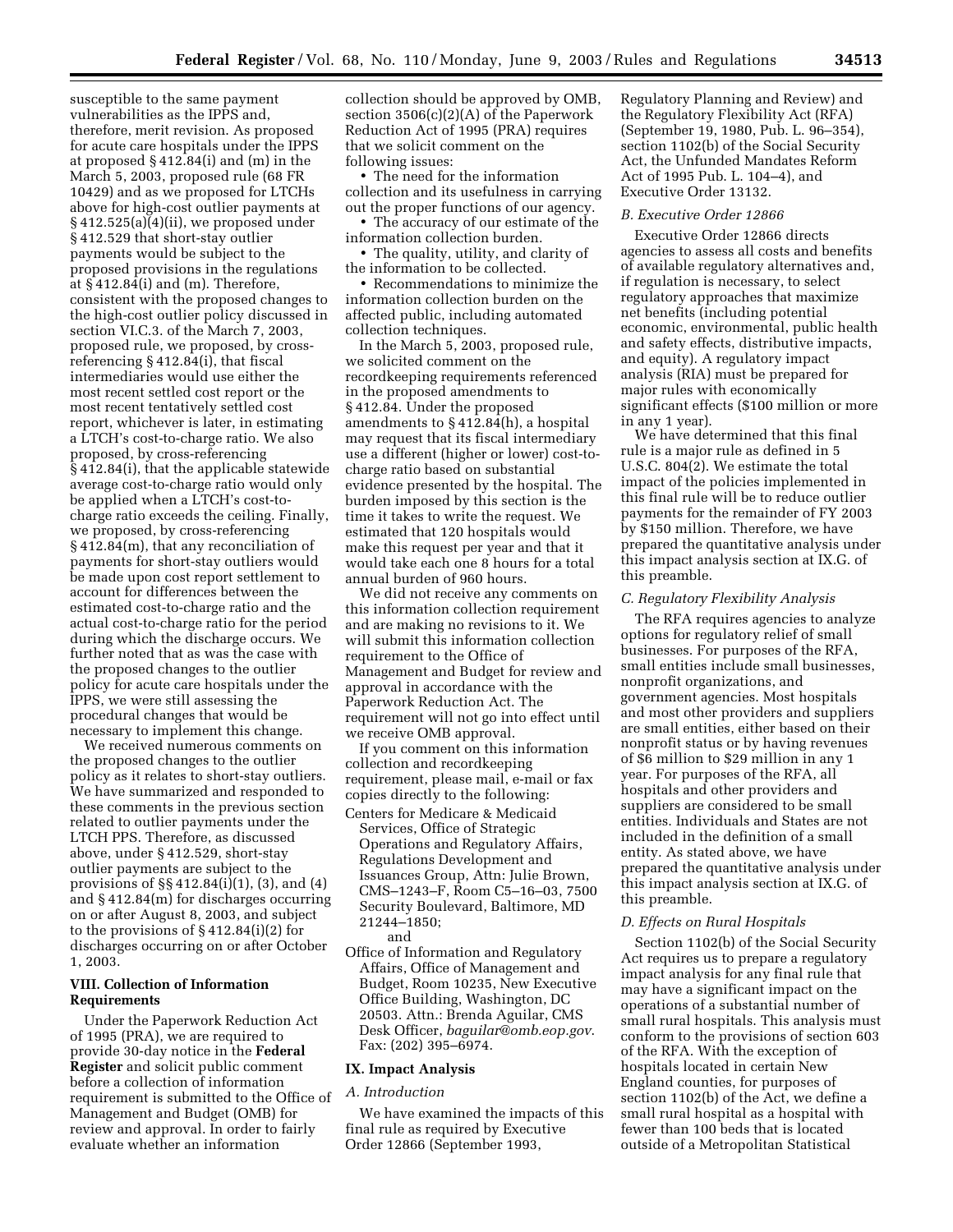Area (MSA) or New England County Metropolitan Area (NECMA). Section 601(g) of the Social Security Amendments of 1983 (Pub. L. 98–21) designated hospitals in certain New England counties as belonging to the adjacent NECMA. Thus, for purposes of the IPPS, we classify these hospitals as urban hospitals.

It is clear that the changes we are making in this final rule will affect both a substantial number of small rural hospitals as well as other classes of hospitals, and that the effects on some hospitals might be significant. Therefore, the discussion of the quantitative analysis under section IX.G. of this preamble, in combination with the rest of this final rule, constitutes a combined regulatory impact analysis and regulatory flexibility analysis.

#### *E. Unfunded Mandates*

Section 202 of the Unfunded Mandates Reform Act of 1995 (Pub. L. 104–4) also requires that agencies assess anticipated costs and benefits before issuing any proposed rule or a final rule, which has been preceded by a proposed rule, that may result in an expenditure in any one year by State, local, or tribal governments, in the aggregate, or by the private sector, of \$110 million. This final rule does not result in any unfunded mandates for State, local, or tribal governments or the private sector, as defined by section 202.

#### *F. Federalism*

Executive Order 13132 establishes certain requirements that an agency must meet when it promulgates a proposed rule and a subsequent final rule that imposes substantial direct requirement costs on State and local governments, preempts State law, or otherwise has Federalism implications. We have reviewed this final rule in light of Executive Order 13132 and have determined that it does not have any negative impact on the rights, roles, and responsibilities of State, local, or tribal governments.

#### *G. Quantitative Analysis*

As described above, the changes we are making in this final rule will better target outlier payments to the most costly cases. First, we are providing that fiscal intermediaries will no longer assign the statewide average cost-tocharge ratio in place of the actual costto-charge ratio when the hospital's actual ratio is more than 3 standard deviations below the geometric mean cost-to-charge ratio. Second, we are implementing the use of the most recent tentatively settled Medicare cost report to determine a hospital's cost-to-charge

ratio. Third, outlier payments may be subject to reconciliation when the cost report corresponding with the outlier cases is settled, using the actual cost-tocharge ratio calculated from the final settled cost report rather than the costto-charge ratio from the latest tentative settled cost report at the time the claim is processed.

We anticipate these changes will lower payments to hospitals that have been aggressively gaming the existing outlier payment methodology by manipulating their charges toward those hospitals with truly high-cost cases (by lowering the thresholds). For some hospitals, the effects of the reduced payments may be quite dramatic. For those hospitals, the impact of this final rule will be to significantly decrease their outlier payments. It is difficult to quantify precisely the impact on these hospitals of this change because we will not know the final applicable cost-tocharge ratios until the cost reports are settled. However, assuming that once concurrent cost-to-charge ratios are used for these hospitals, their outlier payments as a percent of their total DRG payments are similar to past levels, we estimate a reduction of \$50 million in outlier payments to these hospitals for the 2 months remaining in FY 2003.

For the 43 hospitals currently receiving outlier payments on the basis of a statewide average cost-to-charge ratio because their actual ratios are below the lower threshold, their outlier payments will begin to decline effective for discharges occurring on or after 60 days following the date of publication of this final rule. However, it is difficult to quantify the impacts upon these hospitals because we do not have data available to assess whether they have increased their charges in order to offset any anticipated reduction in their outlier payments. However, assuming no behavioral responses on the part of hospitals, we estimate that, for the approximately 2 months remaining in FY 2003 after this change goes into effect, payments to these hospitals will decline by \$95 million.

For most hospitals, this final rule will not have an impact on their FY 2003 outlier payments. This is because the fixed-loss threshold is remaining at \$33,560, and for the changes effective during FY 2003, we will instruct the fiscal intermediaries to focus their limited resources only on those hospitals that appear to have disproportionately benefited from the time lag in updating their cost-to-charge ratios. Also, we will not require the use of more recent cost-to-charge ratios until FY 2004.

We have examined the potential impact of the changes in the methodology for determining cost-tocharge ratios for purposes of payment of high-cost outliers and short-stay outliers under the LTCH PPS. Because the LTCH PPS is a new system that has only been in effect since October 1, 2002, and the vulnerabilities that have surfaced under the IPPS do not yet necessarily apply to LTCHs, we do not believe these policies will have a significant financial impact on LTCHs in FY 2003.

#### *H. Alternatives Considered*

For purposes of this analysis, we considered several alternatives to the changes we are finalizing in this rule as discussed above. One alternative would be to not make any changes to the current outlier policy. However, we believe that in light of the evidence that hospitals have been manipulating our current outlier policy, it is important to change the current policy as it existed prior to this final rule, to ensure these payments go to truly expensive cases. Therefore, we do not believe retaining that current policy is a viable option.

We also considered establishing a policy that hospitals' cost-to-charge ratios would be based on their rates-ofincrease in charges as an alternative to reconciling outlier payments on the cost reports. However, we believe this approach would be extremely complex. In addition, this approach would require us to make assumptions about the relationship between costs and charges that may not apply in particular circumstances. Therefore, this alternative would be likely to lead to inequitable treatment of some hospitals.

We considered eliminating the application of statewide average cost-tocharge ratios altogether. However, it is necessary to have some ratio to assign to new hospitals that have not yet filed their first cost report. Also, we believe it remains appropriate to assign the statewide average cost-to-charge ratio in cases where a hospital's cost-to-charge ratio exceeds 3 standard deviations from the geometric mean.

#### *I. Executive Order 12866*

In accordance with the provisions of Executive Order 12866, this final rule was reviewed by the Office of Management and Budget.

#### **List of Subjects in 42 CFR Part 412**

Administrative practice and procedure, Health facilities, Medicare, Puerto Rico, Reporting and recordkeeping requirements.

■ For the reasons stated in the preamble of this final rule, the Centers for